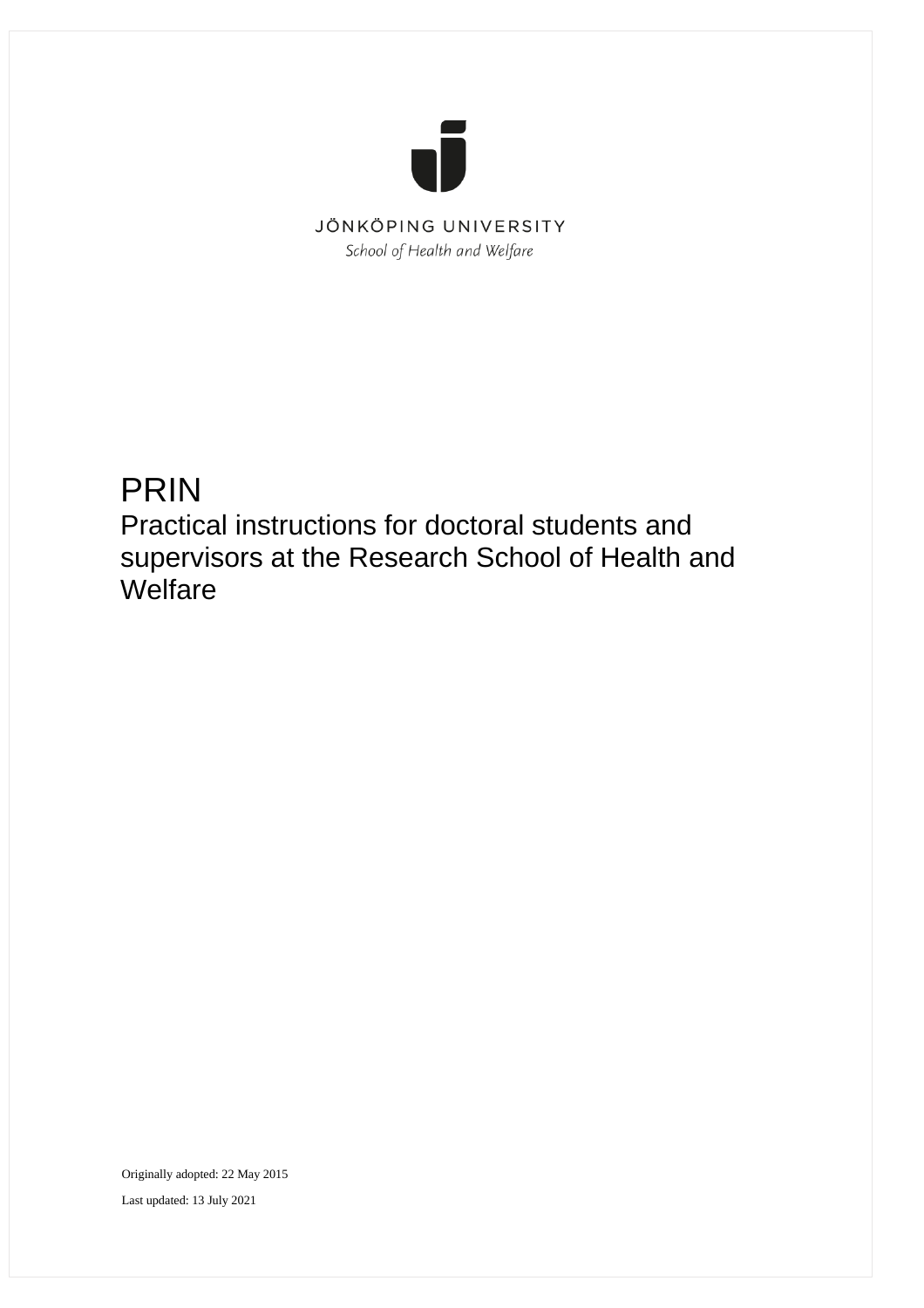## **Contents**

| $\mathbf{1}$   |                                               |                                                                         |  |
|----------------|-----------------------------------------------|-------------------------------------------------------------------------|--|
|                | 1.1                                           |                                                                         |  |
| $\overline{2}$ |                                               |                                                                         |  |
|                | 2.1<br>2.2                                    |                                                                         |  |
| 3              |                                               |                                                                         |  |
|                | 3.1<br>3.2<br>3.3<br>3.4<br>3.5<br>3.6<br>3.7 |                                                                         |  |
| 4              |                                               |                                                                         |  |
|                | 4.1<br>4.2                                    |                                                                         |  |
|                | 4.3                                           | Withdrawal of the right to supervision and other resources  10          |  |
| 5              |                                               |                                                                         |  |
| 6              | 6.1<br>6.2                                    |                                                                         |  |
| 7              |                                               |                                                                         |  |
|                | 7.1<br>7.2<br>7.3                             | Guidelines for presenting and reviewing research study plan seminars 12 |  |
| 8              |                                               |                                                                         |  |
|                | 8.1<br>8.2<br>8.3                             |                                                                         |  |
| 9              |                                               | Licentiate seminar/defence of doctoral thesis (also see 11.4) 21        |  |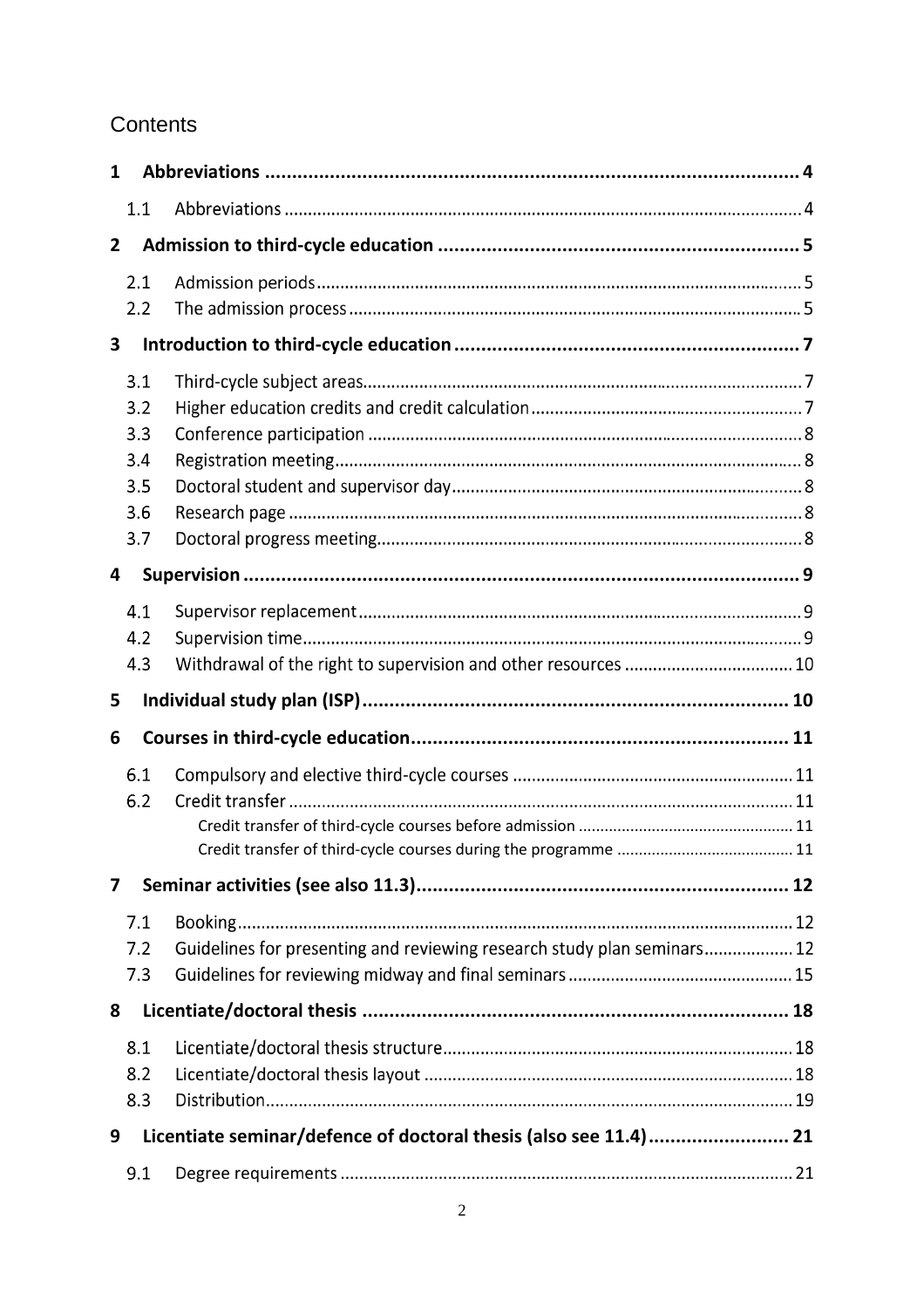| 9.2  |                                                                                   |  |
|------|-----------------------------------------------------------------------------------|--|
| 9.3  |                                                                                   |  |
| 9.4  | Selection of chair, external reviewer and examining committee 22                  |  |
| 9.5  | Notification of licentiate seminar/application for defence of doctoral thesis  23 |  |
| 9.6  |                                                                                   |  |
| 9.7  |                                                                                   |  |
| 9.8  |                                                                                   |  |
| 9.9  |                                                                                   |  |
| 9.10 | Remuneration for the external reviewer and examining committee 26                 |  |
| 9.11 |                                                                                   |  |
|      |                                                                                   |  |
|      |                                                                                   |  |
| 10.1 |                                                                                   |  |
|      | 11 Appendices ……………………………………………………………………………………… 28                                |  |
| 11.1 |                                                                                   |  |
| 11.2 |                                                                                   |  |
| 11.3 |                                                                                   |  |
|      |                                                                                   |  |
|      |                                                                                   |  |
|      |                                                                                   |  |
| 11.4 |                                                                                   |  |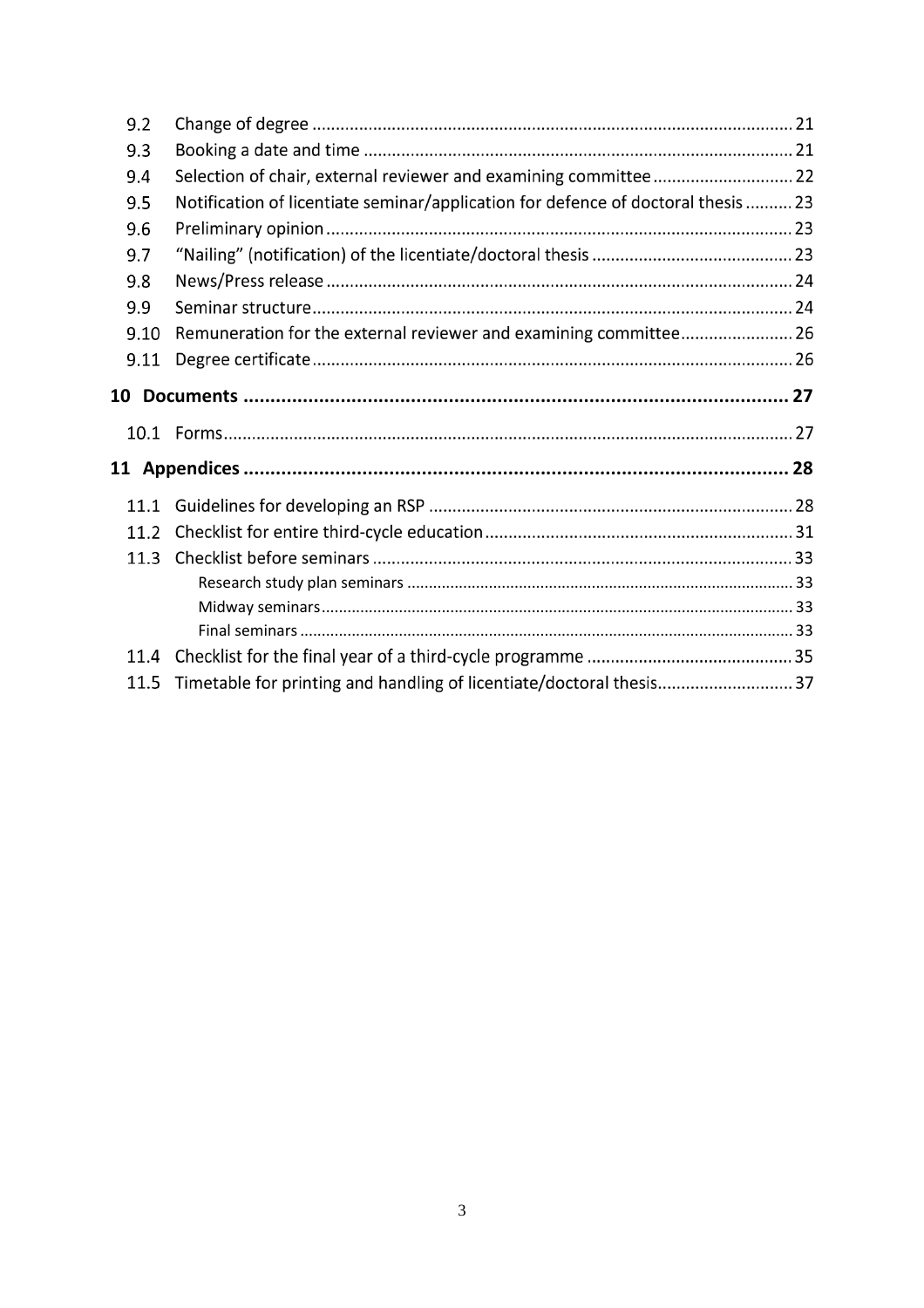This document gives doctoral students and supervisors practical information about third-cycle education at the Research School of Health and Welfare, which is part of Jönköping University's School of Health and Welfare. The document contains instructions for what doctoral students and supervisors shall do before and throughout the third-cycle courses and study programmes undertaken by doctoral students. It also explains the requirements that shall be fulfilled to qualify for a licentiate/doctoral degree at the School of Health and Welfare. Thus, it is vital that doctoral students and supervisors alike are thoroughly familiar with the contents of this document.

PRIN is a living document that is updated annually. If you have any questions or comments about this document, please contact the school director or research coordinator.

The [research school's website](https://ju.se/forskning/forskarutbildning/forskarskolan-halsa-och-valfard.html) has further details about third-cycle education at the school.

## <span id="page-3-0"></span>1 Abbreviations

## 1.1 Abbreviations

### **RGJU**

Regulations and guidelines for first-cycle, second-cycle and third-cycle courses and study programmes at Jönköping University

### **ISP**

Individual study plan

#### **BERE**

The Board of Education and Research Education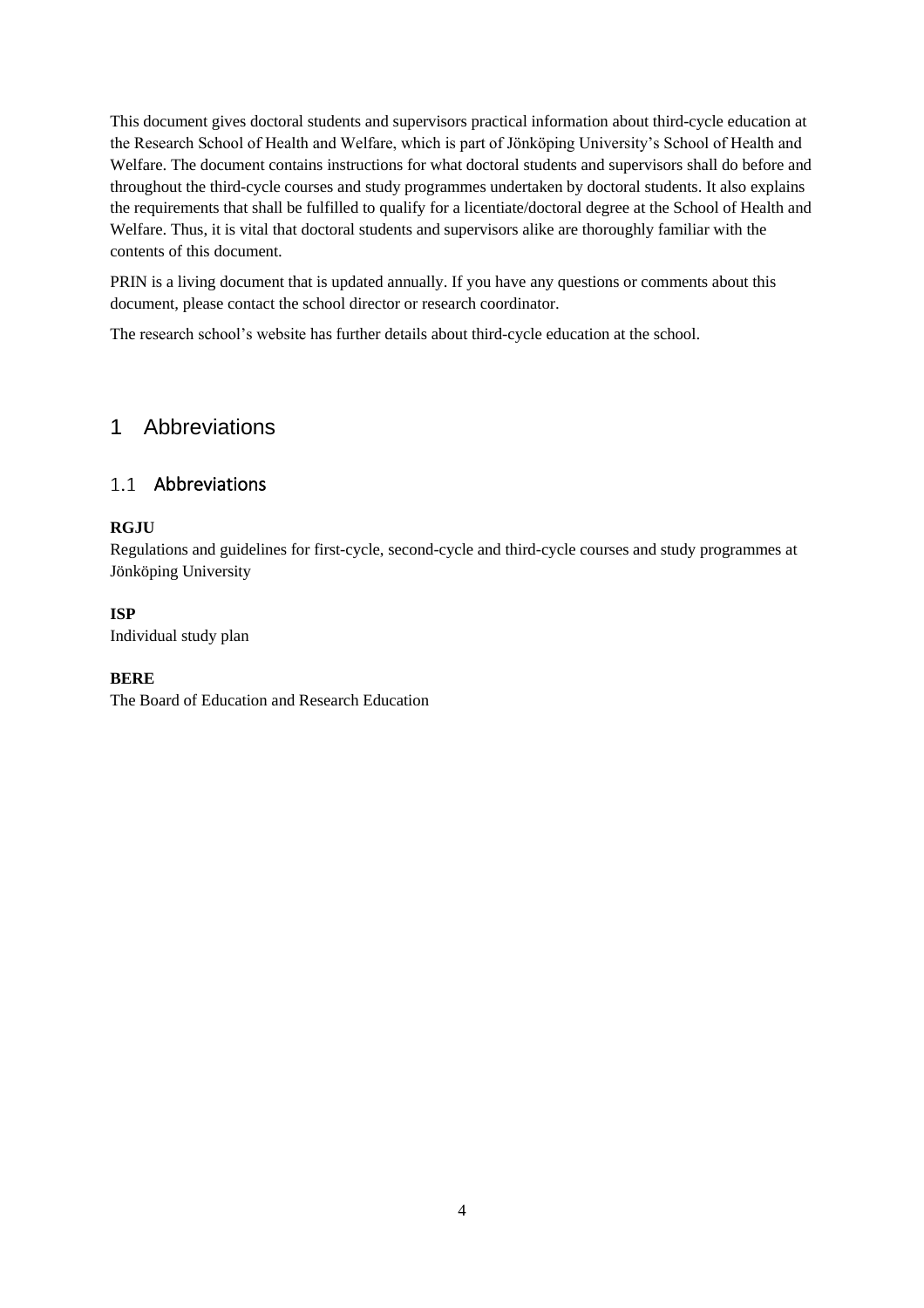## <span id="page-4-0"></span>2 Admission to third-cycle education

Applications from prospective doctoral students may be received as set out below.

- **Option 1:** In accordance with the instructions in a School of Health and Welfare doctoral position advertisement, a prospective student submits an application (internal financing).
- **Option 2:** A prospective doctoral student submits documentary proof that he or she has external research funding (external financing) equating to two or four years' full-time education for, respectively, a licentiate degree or a doctoral degree.

To apply for third-cycle education at the Research School of Health and Welfare, a prospective doctoral student shall have:

- Completed a second-cycle degree or met the requirements of courses awarding 240 higher education credits (at least 60 of these being second-cycle) or otherwise acquired equivalent knowledge.
- Internal or external financing equating to two or four years' full-time work for, respectively, a
- must always amount to at least 50% of full-time engagement. This means that it may take up to four years to complete a licentiate degree and up to eight years to complete a doctorate degree.

## 2.1 Admission periods

Admission to third-cycle education is possible in the following periods:

- 1 September 22 December
- 10 January Friday of the week before Midsummer (June 17, 2022)

## 2.2 The admission process

Before submitting an admission application, a prospective doctoral student satisfying the above requirements shall, along with his/her principal supervisor, contact the Head of Research School and present the project and himself/herself.

If there is still interest after this meeting, and the school director is positive as regards admission, the following shall be submitted to the Research School Coordinator at the Research School of Health and Welfare:

- 1. Admission to third-cycle education form
- 2. A cover letter stating that the person is applying to be a doctoral student
- 3. A CV detailing degrees, work experience and other relevant qualifications
- 4. An attested document verifying completed courses and study programmes as well as satisfaction of the entry requirements for third-cycle education
- 5. Documentary proof of financing by an employer or financier
- 6. A preliminary research study plan
- 7. Scholarly publications (if any)
- 8. For foreign students a validated copy of the passport and a validated document from a tax office or other authority certifying the registered address for census purposes.

The Head of Research School then examines the completeness of the application. In consultation with the Head of Research School and, if necessary, the Head of Discipline, the Dean decides on admission.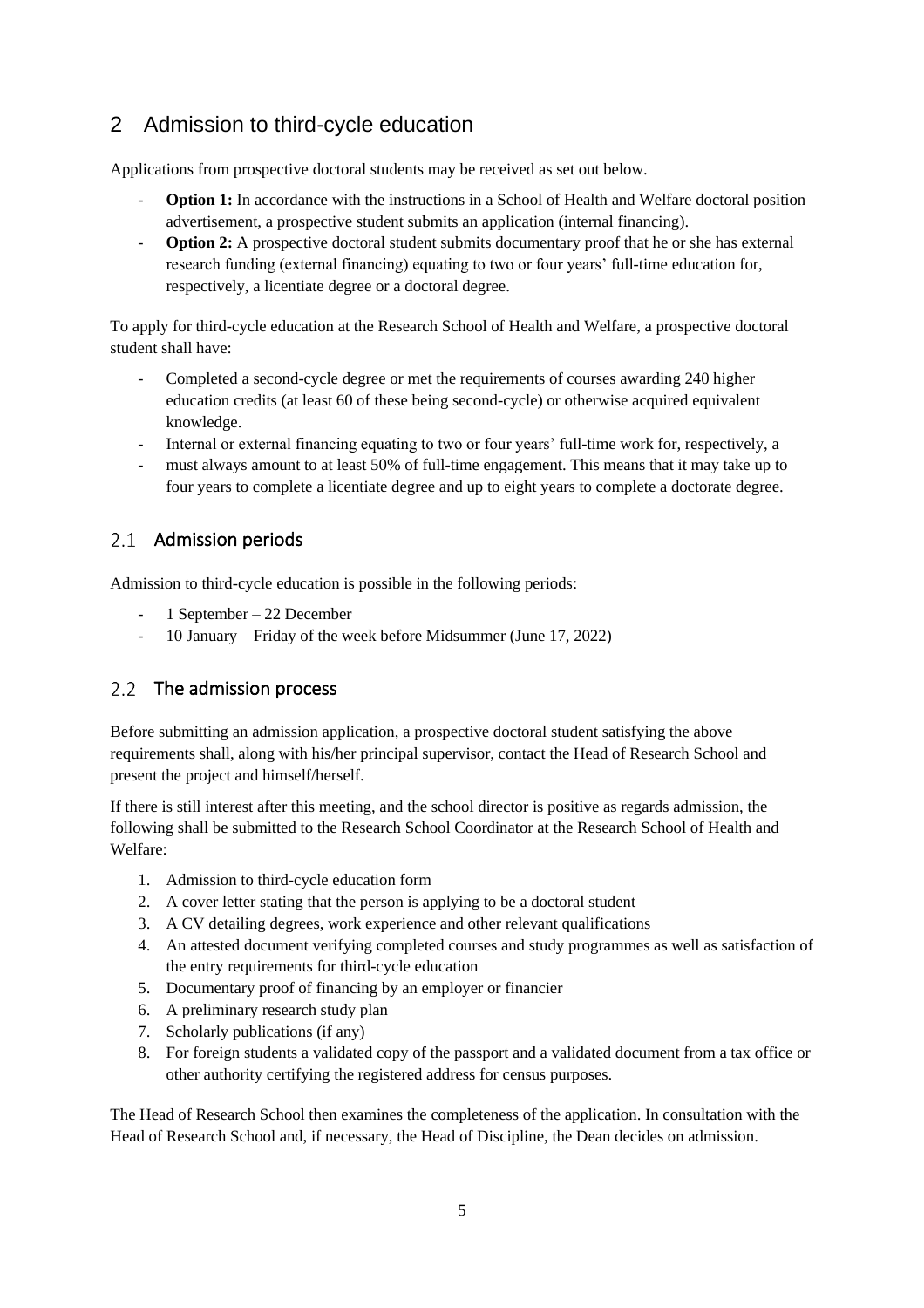If any credits are to be transferred for previously completed second- or third-cycle courses, this shall be stated by the admission decision. However, credits may be transferred for courses completed before the admission only if it can be justified based on the doctoral student's main subject and research project or if they are equivalent to one of the compulsory courses. In the event of credit transfer, a decision is made whether a corresponding period of time is deducted from the period of doctoral studies (see point 6.2. Credit transfer). If the application is complete when it is received by the research school, the admission process usually takes two weeks.

On completion of the admission process, the doctoral student receives:

- A Jönköping University (JU) account
- A pass card (used in photocopiers and, if the doctoral student chooses to join the student union, as a Mecenat card)
- Technical equipment such as a computer and a mobile phone (for doctoral students employed at the School of Health and Welfare).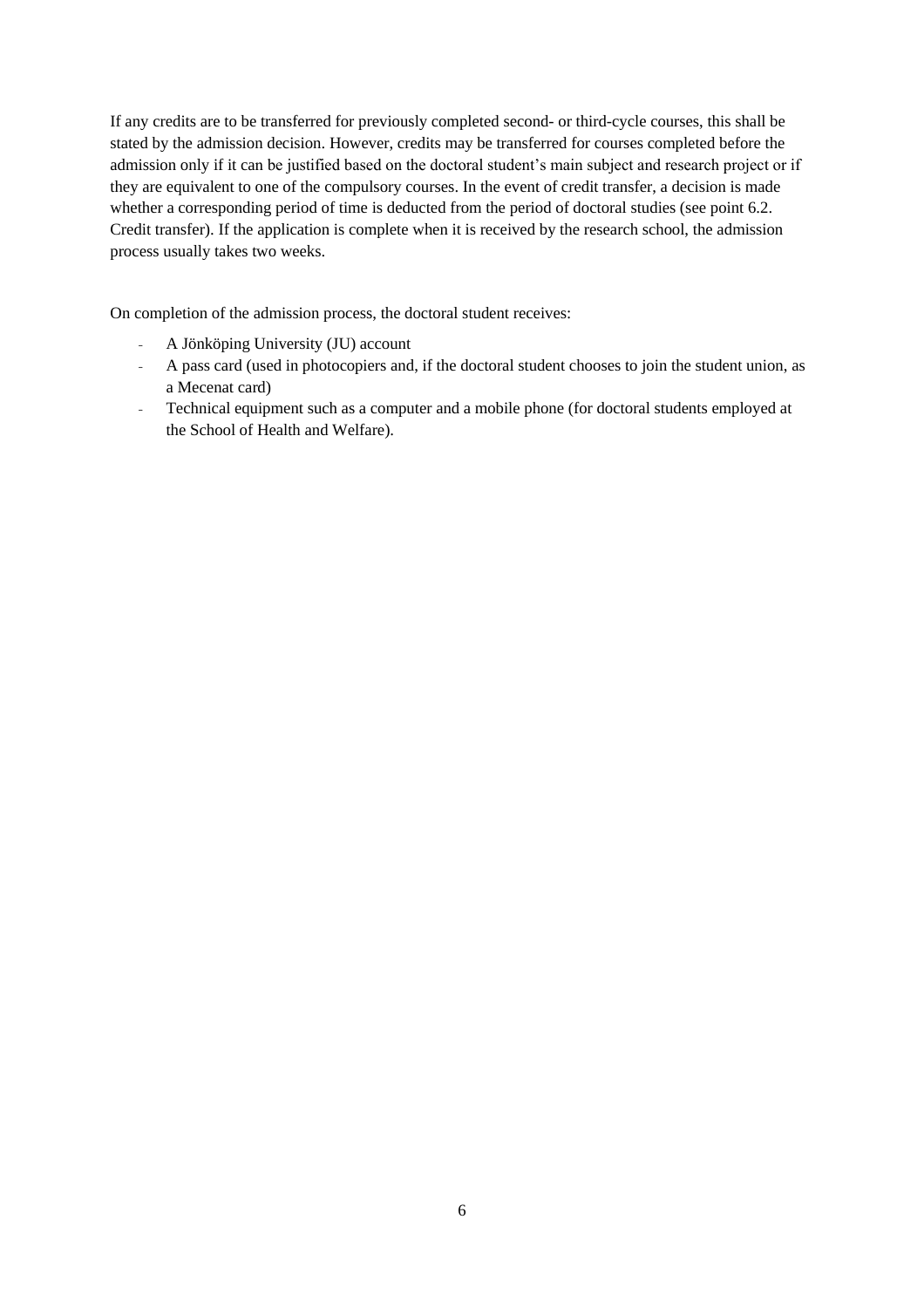## <span id="page-6-0"></span>3 Introduction to third-cycle education

## 3.1 Third-cycle subject areas

Third-cycle education at the Research School of Health and Welfare is conducted in the disciplinary research domain of humanities and the social sciences (HumSam). Said third-cycle education leads to either a Licentiate of Philosophy or a Doctor of Philosophy degree in one of the following subjects:

- Health and care sciences
- Welfare and social sciences
- Disability research

Each subject has its own general syllabus that is available on the Research School's webpage. Head of Subject is responsible for the development and content of the subject. The current general syllabus is available on the website of the research school, but note that the doctoral student must follow the general syllabus that applied at the doctoral student's date of admission. Older general syllabus can be obtained from the coordinator of the research school. A licentiate/doctoral thesis is written in the subject to which the doctoral student is admitted. Usually, it is written as a compilation thesis. However, it may also be written as a monograph.

#### $3.2$ Higher education credits and credit calculation

The award of a licentiate degree requires 120 higher education credits (HECs), comprising 30 credits for third-cycle courses and 90 credits for a licentiate thesis. The licentiate degree normally requires two years of full-time study.

The award of a doctoral degree requires 240 HECs, comprising 60 credits for third-cycle courses and 180 credits for a doctoral thesis. The doctoral degree normally requires four years of full-time study.

Doctoral studies may be pursued part-time, although no less than 50% of full-time study. Earning 60 HECs a year on a full-time doctoral studentship is reasonable, which shall be apparent from the individual study plan (ISP). The credits earned for work on the licentiate/doctoral thesis are to be decided jointly by the doctoral student and the principal supervisor and are to be updated annually in the ISP. For those with doctoral studentships, these credits are the basis for increments as per the doctoral pay scale at the School of Health and Welfare. As regards articles, data collection and the summarising chapter of a compilation dissertation, an assessment is made of how many credits have been earned. For example, if a doctoral student has reached the halfway point of an article, this corresponds to 15 HECs.

Credits for licentiate/doctoral theses are calculated (respectively) as follows:

- Articles: 30 HECs per article (submitted/accepted)
- Data collection: 15 or 30 HECs
- Summarising chapter: 15 or 30 HECs
- Courses: 30 or 60 HECs

The research school documents each doctoral student's level of activity, course credits, progress, etc. in the ISP and Ladok.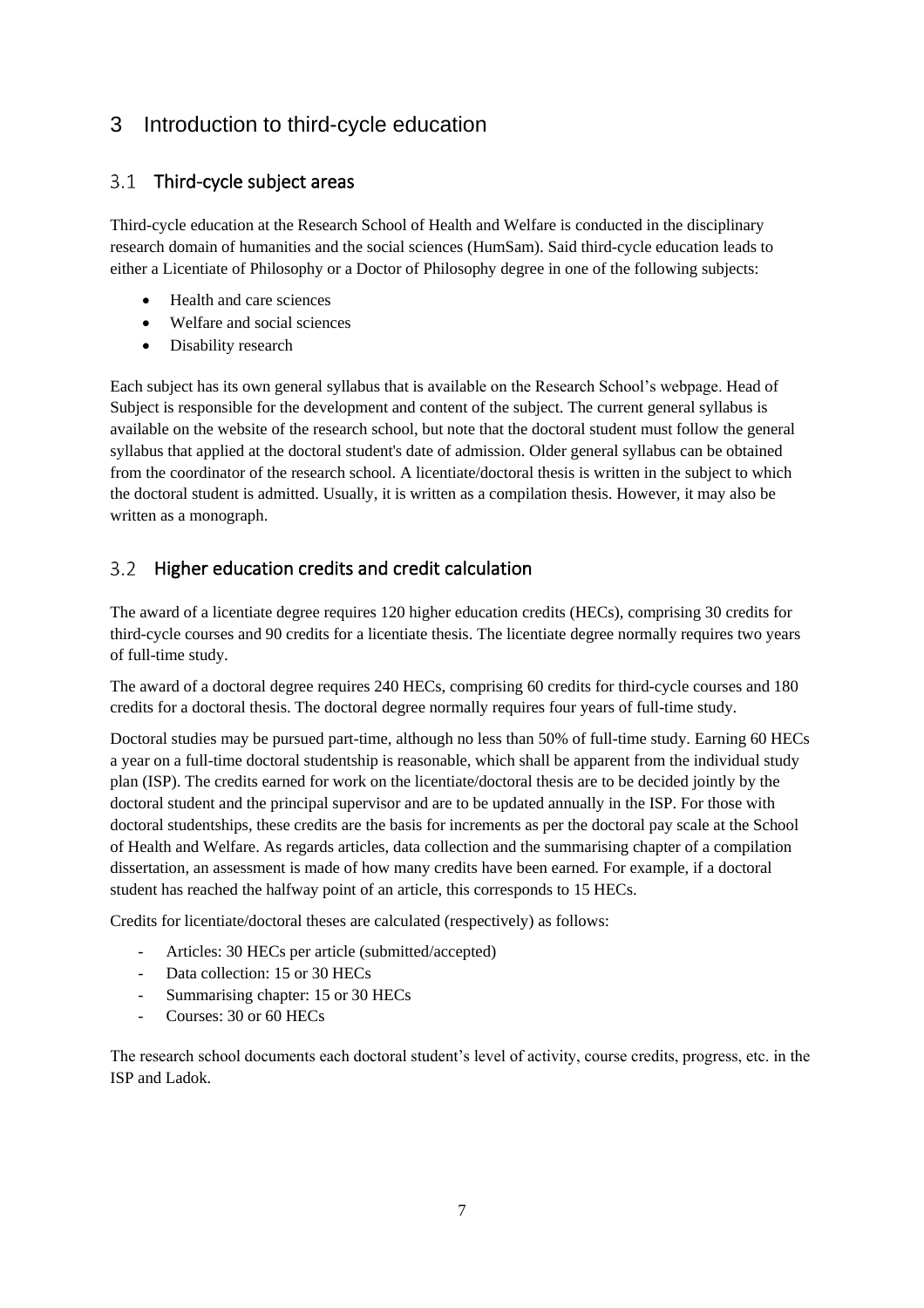#### $3.3$ Conference participation

Each year, the doctoral student shall be encouraged to participate in and present own findings at national and international conferences, congresses, workshops and similar events. Besides eliciting critical reaction, conference participation also enables networking that can be beneficial for the doctoral student's career.

#### $3.4$ Registration meeting

After admission, the principal supervisor shall book a registration meeting with the doctoral student, the Head of Research School and The Research School Coordinator. Deputy supervisors are also recommended to attend this meeting. At this meeting, a suitable date for a research study plan seminar is to be discussed (see also section 5.1) as well as other practical and administrative matters that are useful to know during the research education program.

No later than three months after admission, the doctoral student and principal supervisor shall submit the doctoral student's first ISP (see also section 5).

#### $3.5$ Doctoral student and supervisor day

So that all doctoral students and supervisors at the Research School of Health and Welfare can meet, discuss and reflect on issues regarding the content of supervision and the process itself, this day is held annually. It alternates between the School of Health and Welfare and partner universities or partner organisations and provides good opportunities for doctoral students and supervisors to build networks.

Each doctoral student and supervisor day is evaluated. In the evaluation, participants can make suggestions for the content of next year's doctoral student and supervisor day. At each doctoral student and supervisor day hosted by a partner university/organisation, said partner is given good opportunities to raise the profiles of its specific doctoral student and supervisor strengths.

#### 3.6 Research page

Throughout third-cycle education, the doctoral student shall actively update the research text and personal details on his/her research page on the Research School's website "Doctoral students and staff". Information on how to set up the presentation on the web is available at Intranet/Service and support/Communications and marketing/Edit you researcher presentation. Said text should contain details about educational background and ongoing work for the licentiate/doctoral thesis. It is also desirable that the doctoral student has his/her photograph on the page. The marketing department regularly offers portrait photo opportunities for which all doctoral students may also register.

#### $3.7$ Doctoral progress meeting

Every year, the Head of Research School offers all doctoral students a meeting based on the ISP. How work with the licentiate/doctoral thesis is progressing and how the student feels about his/her psychosocial work situation are discussed. This meeting is compulsory for doctoral students with studentships at the School of Health and Welfare. By nature, it resembles a performance review. For doctoral students employed outside the School of Health and Welfare, a meeting is offered annually with the Head of Discipline. The meeting that is based on ISP focuses on the overall progress of licentiate/doctoral thesis and doctoral students' experiences in relation to the psychosocial work situation.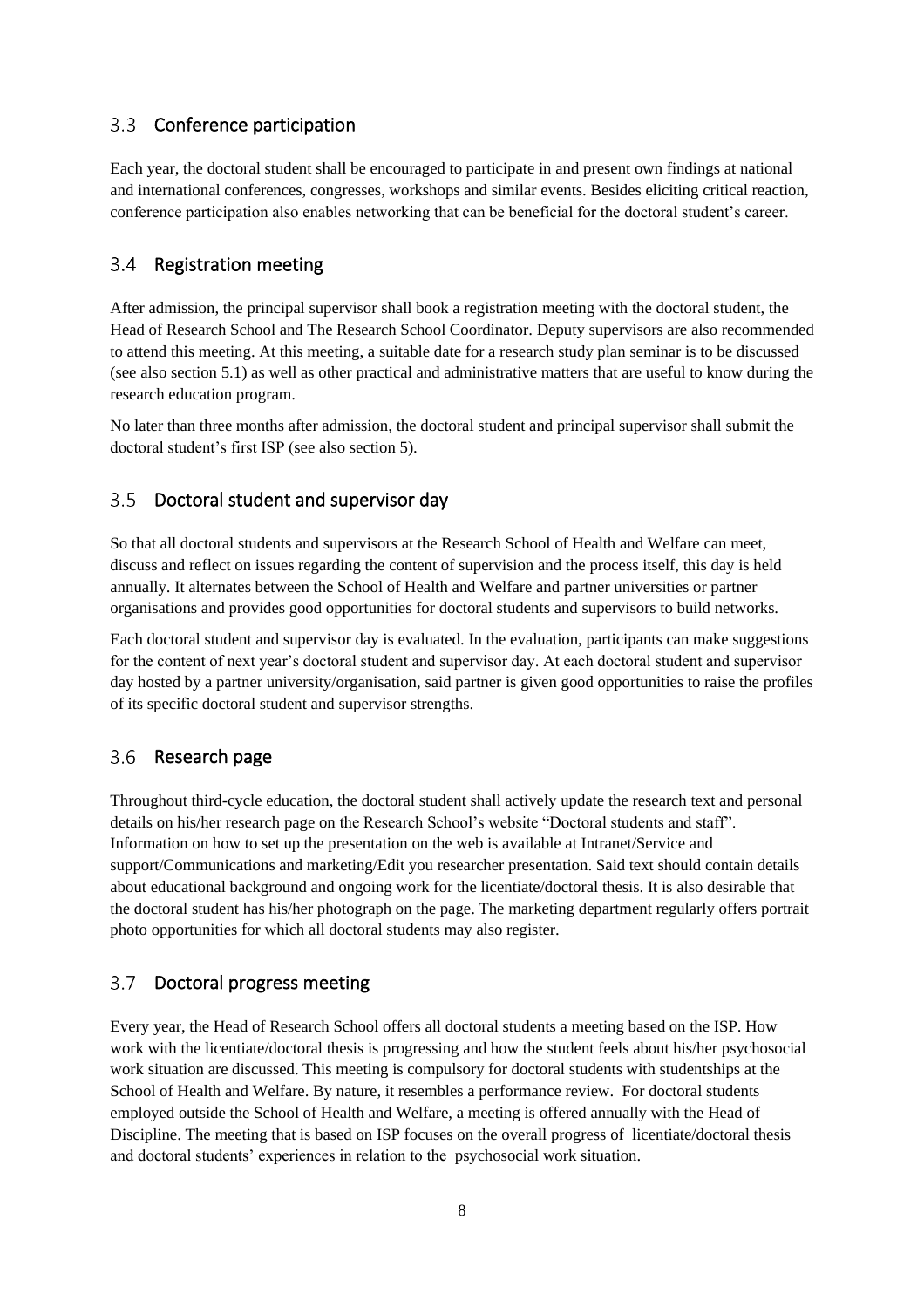## <span id="page-8-0"></span>4 Supervision

Decisions on supervisors are made by the Head of Research School in consultation with the Research Council and any partner university/organisation. Preparing any such decision involves taking into account the intended supervisor's expertise in the research field and research subject, methodology, didactics, availability to provide supervision and interdisciplinarity. Normally, the supervisor group comprises three supervisors, i.e. a principal supervisor and two assistant supervisors. The principal supervisor shall have at least associate professor qualifications and the assistant supervisors at least doctoral degrees. The principal supervisor shall be employed at the School of Health and Welfare or by the partner university/organisation that is financing the doctoral student's third-cycle programme. However, at least one of the supervisors shall belong to the School of Health and Welfare.

It is the supervisor group's responsibility to support and guide the doctoral student throughout third-cycle education. The principal supervisor is the person who was offered, and accepted, prime responsibility for the doctoral student's third-cycle programme and, in consultation with the assistant supervisors, the student's progress. This entails the doctoral student being given the time, support and help that are necessary and which are assessed as being adequate. The assistant supervisors are responsible for any assignments agreed with the doctoral student and the principal supervisor. In practice, this can mean that a second supervisor takes prime responsibility for various parts of the doctoral student's study courses and programmes and licentiate/doctoral thesis (e.g. a substudy).

Should any problem seriously affect progress in the third-cycle programme, the doctoral student and supervisors shall discuss this to find meaningful solutions. Any evident problems and conflicts between doctoral student and supervisor shall be noted in the ISP and discussed with the the Head of Research School to find alternative solutions

#### $4.1$ Supervisor replacement

Both principal and assistant supervisors may change in the course of doctoral studies. A supervisor change shall always be based on the doctoral student's best interests and be established in the entire supervisor group. Any change in supervisors shall take place no later than one year before the licentiate seminar or defence of doctoral thesis by the principal supervisor submitting the "Supervisor change request" form to the Research School Coordinator. The form is available on the Research School's website.

#### $4.2$ Supervision time

Supervision covers all the work involved from the drawing up of a research study plan to the finalisation of the academic licentiate/doctoral thesis. How much time each supervisor can offer the doctoral student is an individual matter. Of the standard 1,700-hour work year, the supervisor group can annually allocate 8% (136 hours) to a student (i.e. 272 hours in total for a licentiate student and 544 for a doctoral student). This time includes:

- Supervision meetings with the doctoral student
- Preparation in the form of the reading of material, contact via telephone, emails, etc.
- Writing of applications such as for ethics review and funding
- Participation in seminars
- Administration and contact with expert reviewers before and at seminars and the licentiate seminar or defence of doctoral thesis
- Own continuing professional development for the supervisor
- Auditing the quality of operations and supporting the Head of Research School and other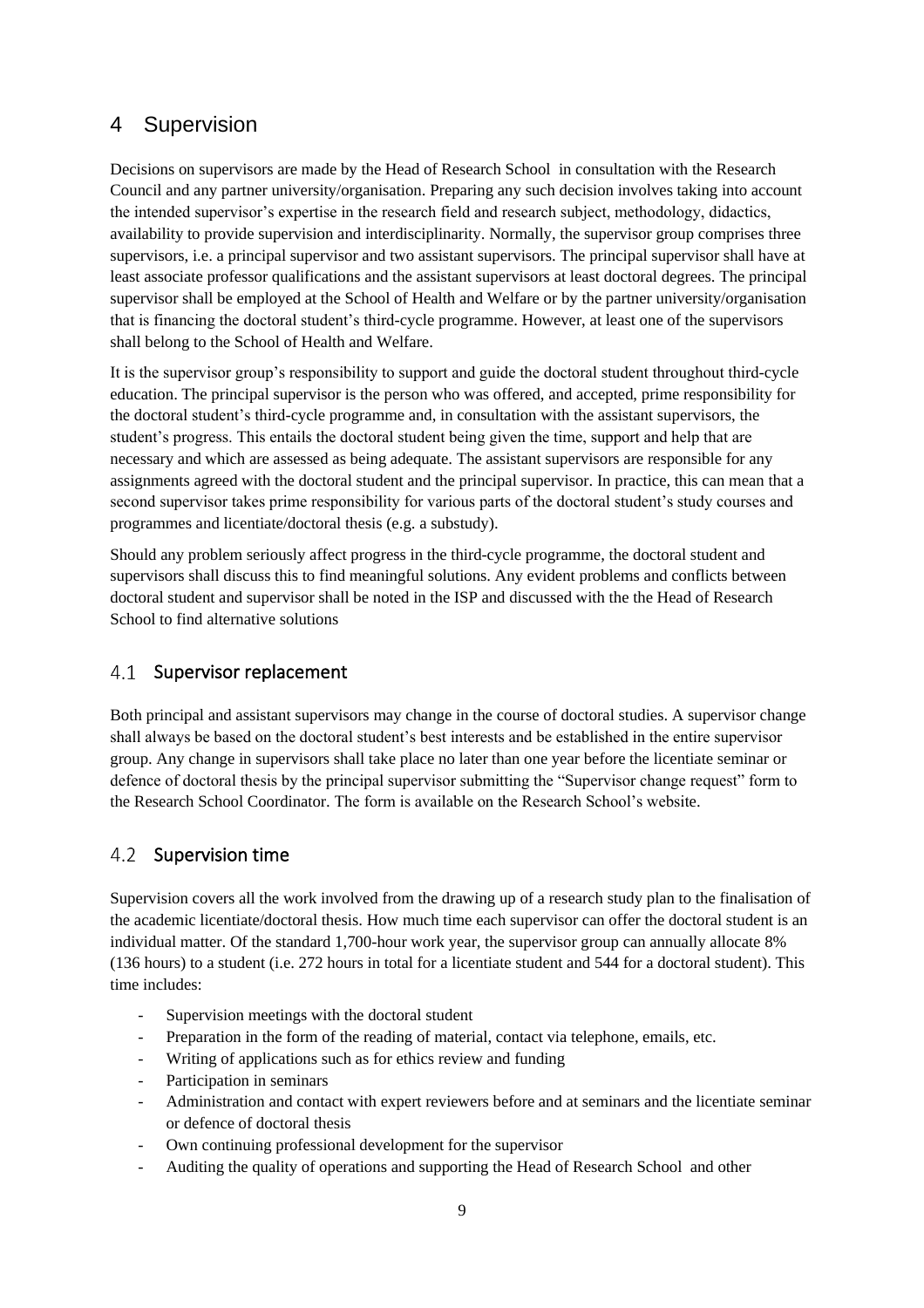supervisors (e.g. participation in, and holding of, doctoral student and supervisor days, supervisor training, supervisor seminars, doctoral student seminars and individual supervision).

Allocation of supervision time between the supervisors shall be set out in the ISP and updated annually.

The number of supervision sessions can vary from student to student and with the student's stage in the process. Thus, at the end of each semester, it may be a good idea to establish a supervision plan for the next semester and have a supervision session once a month (for example). The doctoral student is responsible for supervision sessions being booked and held, as well as for material before each session being made available to the supervisors in good time as agreed. Doctoral student and supervisors alike shall read up and prepare before each supervision session. After each supervision session, the doctoral student documents (in the form of notes and in a logbook) what has been agreed. All confirmed supervision sessions are compulsory.

#### $4.3$ Withdrawal of the right to supervision and other resources

If a doctoral student significantly neglects his/her commitments under the ISP, the principal supervisor shall notify the Head of Research School , who then consults with the Head of Discipline and Dean. It is the Dean who decides if the doctoral student is no longer to be entitled to supervision and other resources for third-cycle education. For more detailed information, see Regulations and guidelines for first-, secondand third-cycle education at Jönköping University (RGJU).

## <span id="page-9-0"></span>5 Individual study plan (ISP)

All doctoral students registered at the Research School of Health and Welfare shall annually update their ISPs jointly with their principal supervisors. The individual ISP shall be a living document which the primary purpose is to follow up:

- The progress and any potential divergences from the planned activities
- Planned and completed activities (courses, research projects, etc.) in the third-cycle programme
- Goal attainment based on the Degree Ordinance
- How supervision is working.

The individual study plan aims to ensure the quality and legal soundness of the doctoral student's thirdcycle programme and to drive quality through annual evaluation.

The ISP is reviewed and signed by the doctoral student and all supervisors and sent to the Research School Coordinator. After review by the Head of Discipline, it goes on to the Head of Research School for examination, approval and signing. Only upon signing the ISP by the Head of Research School the time for the doctoral studies is extended. For internally financed doctoral students, the signed ISP also extends the employment agreement at the Research School for 12 months or for as long as financing is available.

Regardless of the source of financing, the ISP shall be updated no later than 15 September each year. If for some reason, the doctoral student is not able to update their ISP, then the responsibility for doing that falls onto the principal supervisor.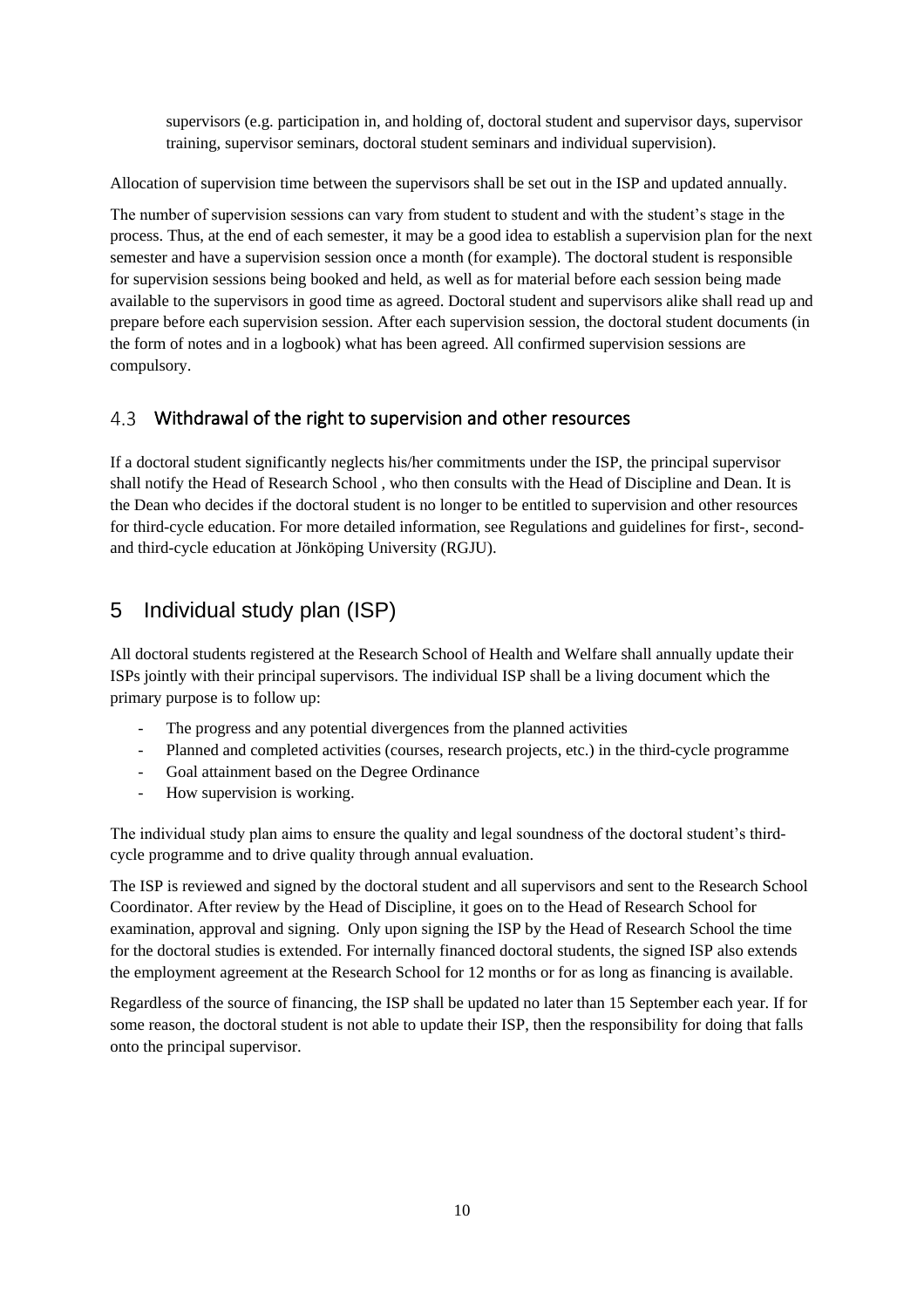## <span id="page-10-0"></span>6 Courses in third-cycle education

## 6.1 Compulsory and elective third-cycle courses

Course components and dissertation work should be carried out in parallel. The compulsory course component comprises 22.5 HECs for the licentiate degree and 45 HECs for the doctoral degree.

In addition to compulsory courses, further courses within the subject, or of significance for the research field, are required. These must comprise 7.5 HECs for a licentiate degree or 15 HECs for a doctoral degree, so called elective courses.

The doctoral student chooses the courses jointly with the principal supervisor. If a course is studied outside the Research School of Health and Welfare, awarded credits shall be transferred (see 6.2). Before presenting a licentiate/doctoral thesis, the doctoral student shall have earned all the course credits involved in the programme. Exemptions are only granted in exceptional cases.

Further information about third-cycle courses can be found in the general study plan for each third-cycle subject area.

## 6.2 Credit transfer

First-cycle (or equivalent) courses may not have their credits transferred into third-cycle study courses and programmes. Completed second-cycle courses may only have their credits transferred if they were not included in the previous award of a degree.

#### <span id="page-10-1"></span>**Credit transfer of third-cycle courses before admission**

Credit transfer is possible for courses studied before commencing the third-cycle programme in question. If the applicant would like to transfer credits, he/she shall discuss this, before admission, with the principal supervisor, Head of Discipline and the Head of Research School. However, courses completed before admission can only have their credits transferred if this can be justified on the basis of the doctoral student's future research project. If credits are transferred for courses taken prior to the admission, this must be stated by the admission decision and a decision must be made whether corresponding time shall be deducted from the time for doctoral studies or not (see section 2.2).

#### <span id="page-10-2"></span>**Credit transfer of third-cycle courses during the programme**

Credits for courses that the doctoral student takes outside the Research School of Health and Welfare during his/her third-cycle programme can be transferred. The doctoral student and his/her principal supervisor jointly discuss which courses shall have their credits transferred. The principal supervisor shall also discuss credit transfer of the doctoral student's courses with the Head of Discipline. It is important that this is done before the doctoral student takes the courses in question. After the course is approved, the doctoral student applies for credit transfer with the proper form available on the Research School's website. The form is to be sent to the Head of Discipline.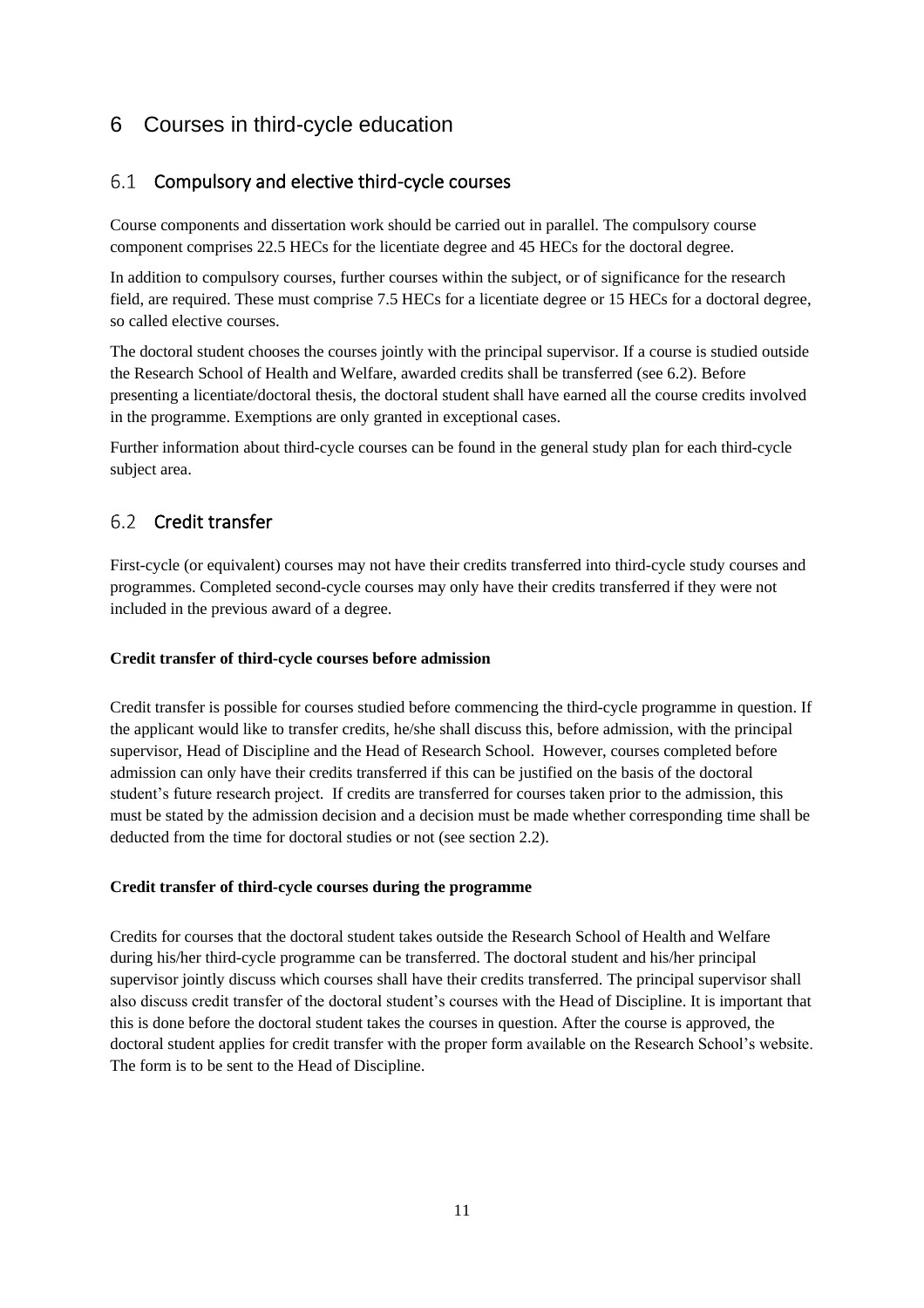## <span id="page-11-0"></span>7 Seminar activities (see also 11.3)

On Thursdays of even-numbered weeks, the Research School of Health and Welfare holds two or three scheduled seminars at 9:30–11:30 a.m., 12:30–2:30 p.m. and 3:00-5:00 p.m. Doctoral students participate in these along with senior researchers and supervisors. The aim of these seminars is that doctoral students should not only present and defend their own research study plans and "midway" and "final" summarising chapters, but also reflect on and criticise the plans and chapters of other doctoral students. Seminar activities also include other types of seminars (e.g. seminars on writing articles and summarising chapters).

Seminar activities involving reviews make up an important part of doctoral students' third-cycle programmes. These review seminars, train doctoral students in presenting (describing) and defending (explaining) their texts when participants offer criticism.

The goal is that the seminars should provide meaningful exchanges. This demands that all participants critically read the materials in question before the seminar. All doctoral students are expected to attend at least six to eight seminars per semester during full-time studies (if there are no special reasons for greater absence). Doctoral students are primarily expected to take part in the research school's seminars, but also in the seminars arranged by the research environments of which they are part.

A doctoral student taking a licentiate degree shall be a reviewer in at least three seminars. One of these shall be a research study plan seminar, one a midway seminar and one a final seminar.

A doctoral student taking a doctoral degree shall be a "reviewing doctoral student" in at least four seminars. Two of these shall be research study plan seminars, one a midway seminar and one a final seminar.

Additionally, the main points of any views a reviewing doctoral student plans to present at a seminar shall be documented in one to two A4 pages that are to be sent to the research school director with a copy to the Research School coordinator at least one day before the seminar.

#### $7.1$ Booking

The principal supervisor is responsible booking times with the research coordinator for all seminars; that appropriate expert reviewers and reviewing doctoral students being appointed and informed of the formalities; and, ensuring that said formalities are observed in accordance with the research school's instructions. The Research School Coordinator confirms the time and requests special information that must be provided to the Research School Coordinator no later than 8 weeks before the seminar.

#### $7.2$ Guidelines for presenting and reviewing research study plan seminars

#### **Content and purpose**

The purpose of research study plan seminars is that doctoral students presenting their research study plans should get a first review of these plans. The seminar shall be held in the six months following admission. The seminar is intended to give doctoral students insight into strengths and weaknesses in their work and help with improvements. A further aim is to give doctoral students experience of the thesis author and external reviewer roles in the defence of third-cycle dissertations.

It is the reviewers' role to give structure to discussion by initiating questions and providing criticism of each research study plan. Interdisciplinary and subject-specific views are important in such discussion. Thus, an interdisciplinary selection of reviewers is advantageous.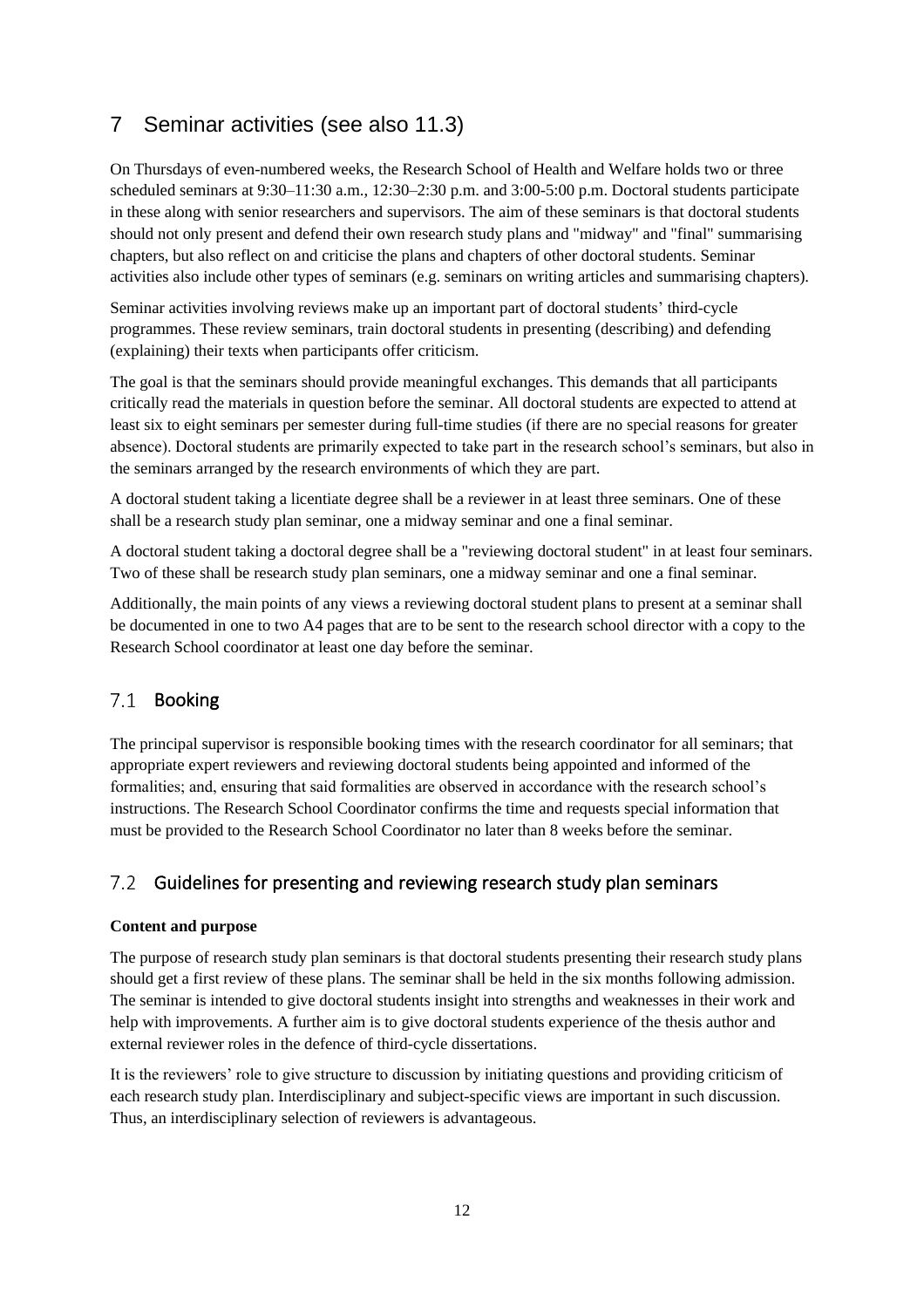#### **Seminar reviewers**

The reviewers comprise: a researcher with a doctoral degree (the "senior reviewer") from the School of Health and Welfare or from one of the partner universities/organisations; and, two or three reviewing doctoral students registered at the Research School of Health and Welfare. The principal supervisor and doctoral student appoint the senior reviewer and inform the Research School Coordinator. The principal supervisor and doctoral student can also give suggestions for doctoral student reviewers to the Research School Coordinator or request that an invitation be sent to all doctoral students to sign up as a reviewer. If many are interested, the director of the research school make an assessment of which doctoral students have the greatest need to be a reviewer. The main responsibility for the review lies with the senior reviewer, but it is important that the reviewing doctoral students also are given the opportunity to present their comments. This arrangement is suitably discussed during a meeting before the seminar. The main points that a reviewing doctoral student plans to present at a seminar shall also be documented on one to two A4 pages that are to be sent to the Head of Research School with a copy to the Research School coordinator at least one day before the seminar.

No later than two weeks before the seminar, the doctoral student sends the research study plan and a digital link for the seminar to the reviewers and the research coordinator. Around one week before the seminar, the research coordinator then sends the research study plan and the digital link to others who have registered for the seminar.

#### **Seminar structure**

The doctoral student shall have prepared his or her presentation in English to be able to hold the seminar in English. If only Swedish speakers participate, the seminar can be held in Swedish. If the thesis is written in Swedish (approval from the director is required), both the presentation and the seminar can be held in Swedish. The seminar lasts one and a half to two hours. It is led by a principal supervisor or an assistant supervisor. The review itself is led by the senior reviewer. Digital technologies may be used to enable participation for those unable to attend in person. The principal supervisor is responsible for sending a Zoom link. Notify the Research School Coordinator well in advance if any IT support is desired.

The process begins with the doctoral student presenting his/her research study plan for 15-20 minutes, preferably with the aid of PowerPoint. This is to include a brief summary of the current status of commenced substudies.

The senior reviewer then presents the structure of the review. It is essential that the reviewers form a common perception of the research project's content, i.e. both framework and sub-studies. During the seminar, it is important that there is a dialogue between the reviewers and the doctoral student. The criticism – which should be evenly distributed between the reviewers – should be presented in a balanced manner where the reviewers are respectful of the doctoral student, the research study plan and each other. This requires that the doctoral student is given opportunity to respond to criticism or to use the occasion to develop a discussion with the reviewers and thereby crystallise the criticism. Thus, the reviewers' criticism is a valuable aid in the further structuring and implementation of the research study plan. The review takes around 60 minutes.

The senior reviewer then ensures that the audience is given around 20 minutes to actively participate in the review by asking the doctoral student questions about the research study plan's structure and content.

Finally, the senior reviewer gives an oral opinion comprising comments on: strengths and weaknesses; improvement implementation; and, the doctoral student's own pedagogical and factual input. After the principal supervisor or equivalent has officially terminated the review, there may be continued discussion between reviewers, doctoral student and supervisors.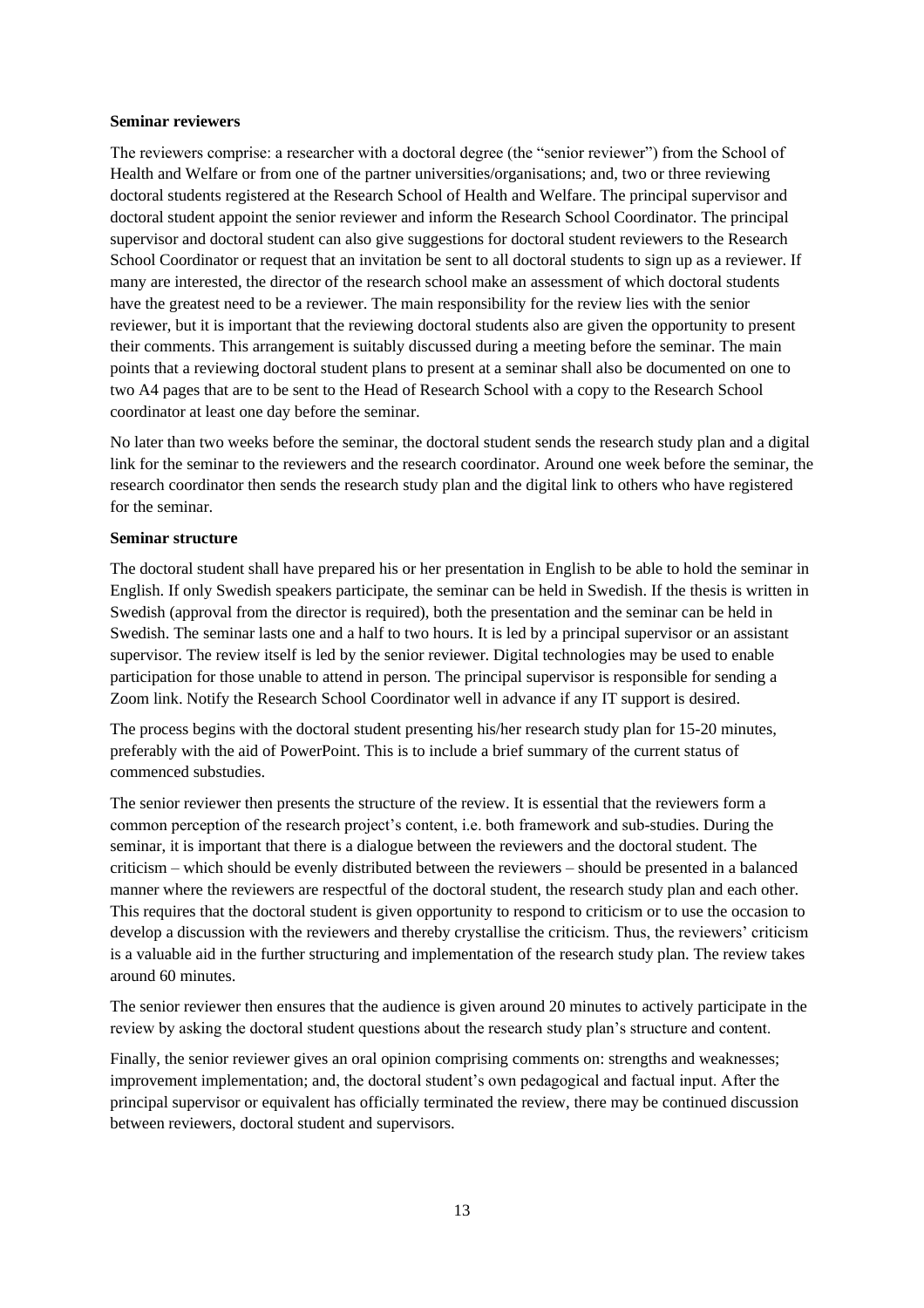#### **Guidelines for reviewing of research study plans**

The reviewers shall evaluate:

- The doctoral student's ability to orally present his/her research study plan
- The pedagogical quality of the doctoral student's presentation
- The scholarly quality of the research study plan's structure and content
- The research study plan's references (based on subject choices)
- The doctoral student's ability to put his/her own research into a wider research context
- The doctoral student's ability to reflect on the research study plan's overall aim, as well as on the relevance and usefulness of the aims of the sub-studies
- The doctoral student's ability to reflect, critically and from the perspective of ethics, on the choice of examples, design and methods
- The doctoral student's ability to reflect on a possible, overall, theoretical framework/structure
- The doctoral student's ability to evaluate the project plan's common and coherent structure and unifying theme
- The doctoral student's ability to see the research study plan's importance from individual, educational, organisational and societal perspectives.

The reviewers may also give suggestions for additional, relevant literature in the subject and new or more in-depth theories, designs and methods.

#### **Guidelines for developing of research study plans**

In the Appendices section of this document, there is an English guide on how research study plans (RSPs) are to be written and presented. See 11.1.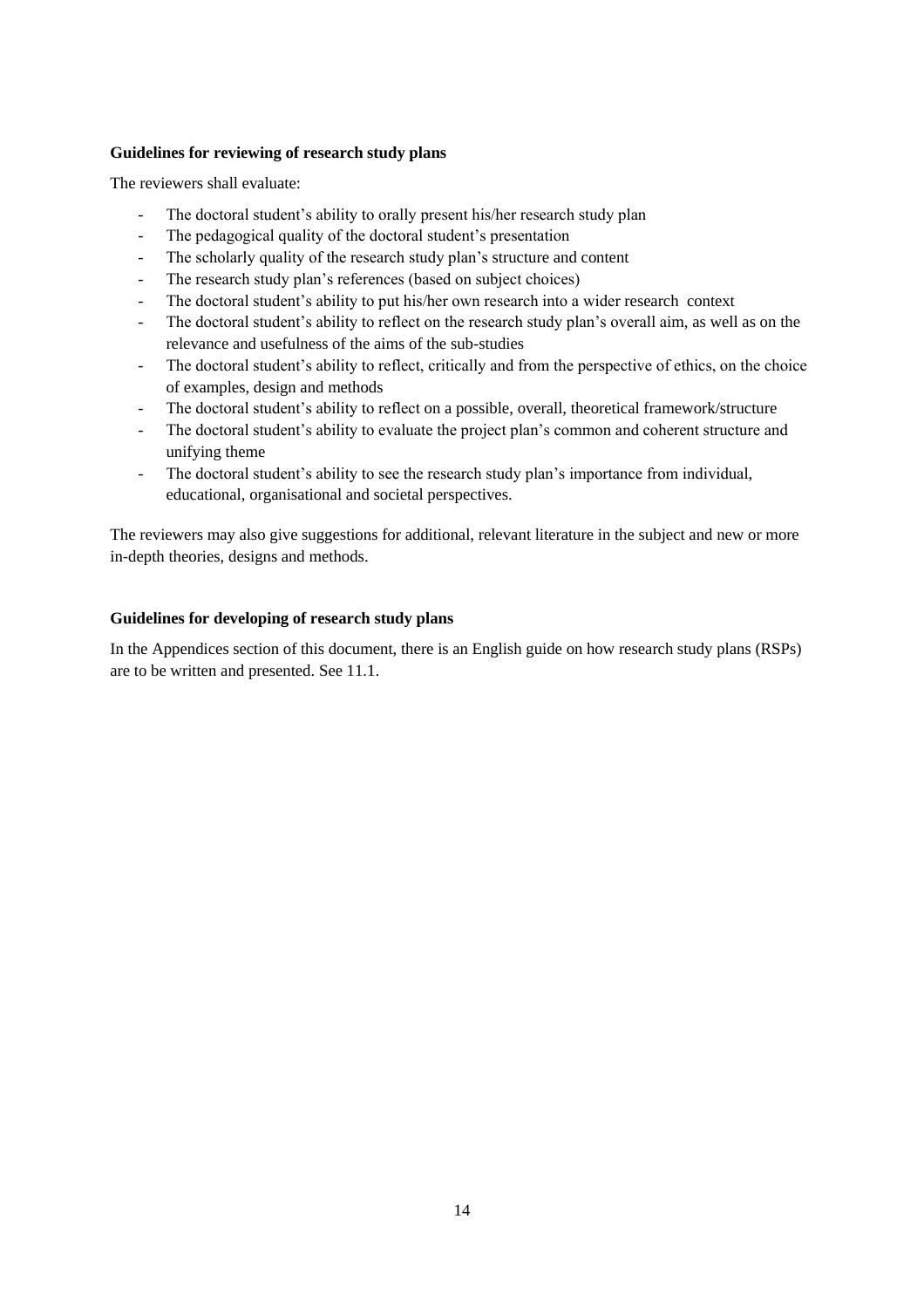#### $7.3$ Guidelines for reviewing midway and final seminars

### **Content and purpose**

The purpose of a midway or final seminar is to review and evaluate progress in a licentiate/doctoral thesis. This provides the doctoral student with input for improving the theoretical framework of the licentiate/doctoral thesis and deepening his/her own expertise. The same applies to reviewing the substudies (articles) that shall be included in the licentiate/doctoral thesis. A further aim is to give the doctoral student experience of the thesis author and external reviewer roles at a licentiate seminar or defence of doctoral thesis.

The midway/final seminar should give the doctoral student understanding of, and insight into, the strengths and weaknesses of his/her licentiate/doctoral thesis. It is essential that reviewers (internal, external and reviewing doctoral students) form a common perception of whether or not the planned date of the licentiate seminar or defence of doctoral thesis is realistic.

Midway seminars occur only in doctoral degrees and are held when roughly half of the substudies are completed (one is submitted/accepted/published and one as a manuscript). It can be difficult to assess the appropriate time for the midway seminar depending on the design of substudies, etc. It is therefore important to also include in the assessment when the doctoral student benefits most from this midway seminar, for example it may be wise to get reviewers' views before submitting manuscripts for publication or ethics application is submitted for assessment. At the midway seminar, there must also be a thesis framework that can be the subject of criticism (around 20% or more of the summarising chapter has been written, where it is of special importance that the intended structure of introduction/background and theoretical framework/theoretical concepts are presented).

Final seminars are held when substudies and thesis framework are almost complete (at least half the substudies have been accepted/published, the remainder are in manuscript form and about 80-90% of the summarising chapter has been written).

#### **Seminar reviewers**

At each midway seminar, there are two senior reviewers (one external) and one or two reviewing doctoral students. It is a requirement that at least one of the senior reviewers has at least associate professor qualifications. At the midway seminar conflict of interest should be taken into account for the external reviewer, but may be allowed when difficulties exist in recruiting a suitable person. For internal senior reviewers, no demands are placed on conflict of interest.

At each final seminar, there are two senior reviewers (one external) and one or two reviewing doctoral students. Where a doctoral degree is being taken, it is a requirement that the senior reviewers have at least associate professor qualifications. At the final seminar conflict of interest is not allowed for the external reviewer, and conflict of interest should also be taken into account for the internal reviewer but may be allowed when difficulties exists in recruiting a suitable person and with the approval of the Head of Research School.

The principal supervisor and doctoral student can also give suggestions for doctoral student reviewers to the Research School Coordinator or request that an invitation be sent to all doctoral students to sign up as a reviewer. If many are interested, the director of the research school make an assessment of which doctoral students have the greatest need to be a reviewer.

In the final seminar for a licentiate degree, at least one of the senior reviewers must have at least associate professor qualifications.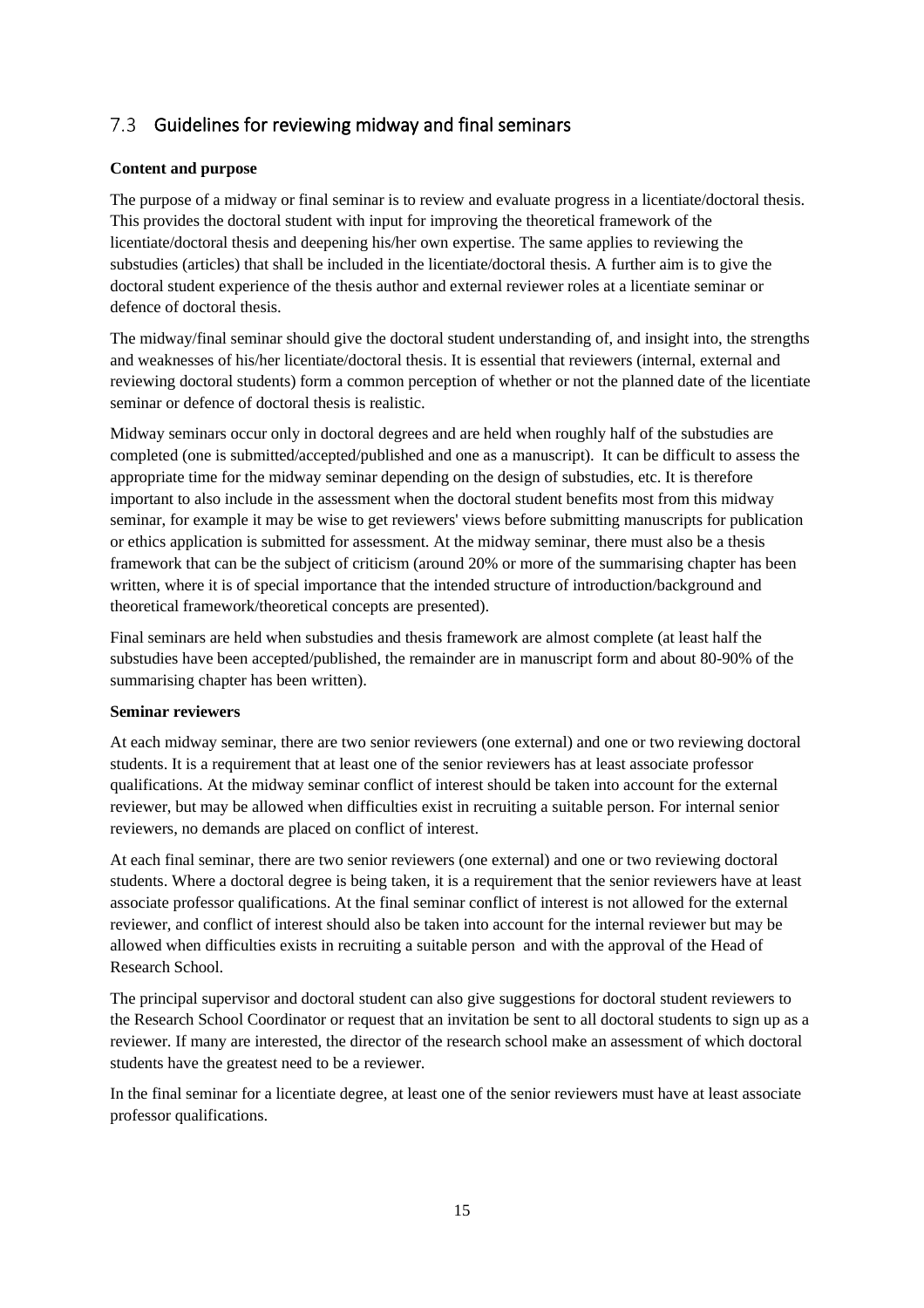The main review points that a doctoral student plans to present at a seminar shall also be documented on one to two A4 pages that are to be sent to the Head of Research School with a copy to the Research School Coordinator at least one day before the seminar.

The senior reviewers sign the review report. This contains the reviewers' opinions and suggested improvements. The review protocol incl. extracts from Ladok are provided by the Research School Coordinator. An external reviewer (from either the midway or final seminar) can advantageously be a member of the examining committee at the licentiate seminar or defence of doctoral thesis. However, no more than one reviewer from the midway or final seminar may sit on the examining committee at the licentiate seminar or defence of doctoral thesis.

External reviewers at final seminars for licentiate and doctoral degrees are remunerated. External reviewers at final and midway seminars also receive reimbursement for travel and any accommodation.

At least two weeks before a midway seminar and three weeks before a final seminar, the principal supervisor sends the material, including manuscripts in progress, and a digital link for the seminar to the reviewers and the Research School Coordinator. Around one week before the seminar, the Research School Coordinator then sends the research plan and the digital link to others who have registered for the seminar.

#### **Seminar structure**

The doctoral student shall have prepared his or her presentation in English to be able to hold the seminar in English. If only Swedish speakers participate, the seminar can be held in Swedish. Each seminar lasts two hours and is led by a principal supervisor or an assistant supervisor. If the thesis is written in Swedish (approval from the director is required), both the presentation and the seminar can be held in Swedish.

The doctoral student begins by presenting his/her nascent licentiate/doctoral thesis for around 15-20 minutes (preferably with the aid of PowerPoint).

Next, the external reviewer presents the structure of the review and clarifies which parts will and will not be discussed and the times allocated for these parts. In the seminar, it is important that there is a dialogue between the reviewers and the doctoral student, where the external reviewer has and takes prime responsibility, but it is important that the other reviewers are also given the opportunity to present their opinions. Suitably, the internal reviewer invites all the reviewers to discuss the seminar structure during a meeting prior to the seminar.

Based on revealed needs, the reviewers provide relevant and reasonable criticism for around 80 minutes. In the midway seminar, the emphasis is to be on completed and planned sub-studies. In the final seminar, it is to be on the structure of the thesis framework and, in particular, the concluding theoretical reflection. Criticism is to be given in a balanced manner, where the reviewers show respect for both the doctoral student and the nascent licentiate/doctoral thesis. This demands that the doctoral student is given opportunity to respond to criticism or to use the occasion to develop a discussion with the reviewers and thereby crystallise the criticism.

The principal supervisor then ensures that the audience is given around 20 minutes to actively participate in the review by asking the doctoral student questions about the structure and content of the licentiate/doctoral thesis.

After the principal supervisor or equivalent has officially terminated the review, the reviewers, doctoral student, principal and assistant supervisors discuss, in varying degrees of depth, what needs to be implemented for the licentiate/doctoral thesis to make good progress.

Finally, the external reviewer and the internal reviewer each give a written opinion in the review report, comprising comments on improvements and a pass or fail assessment as regards both the doctoral student and the licentiate/doctoral thesis. The form for midway and final seminar reports is to be obtained from the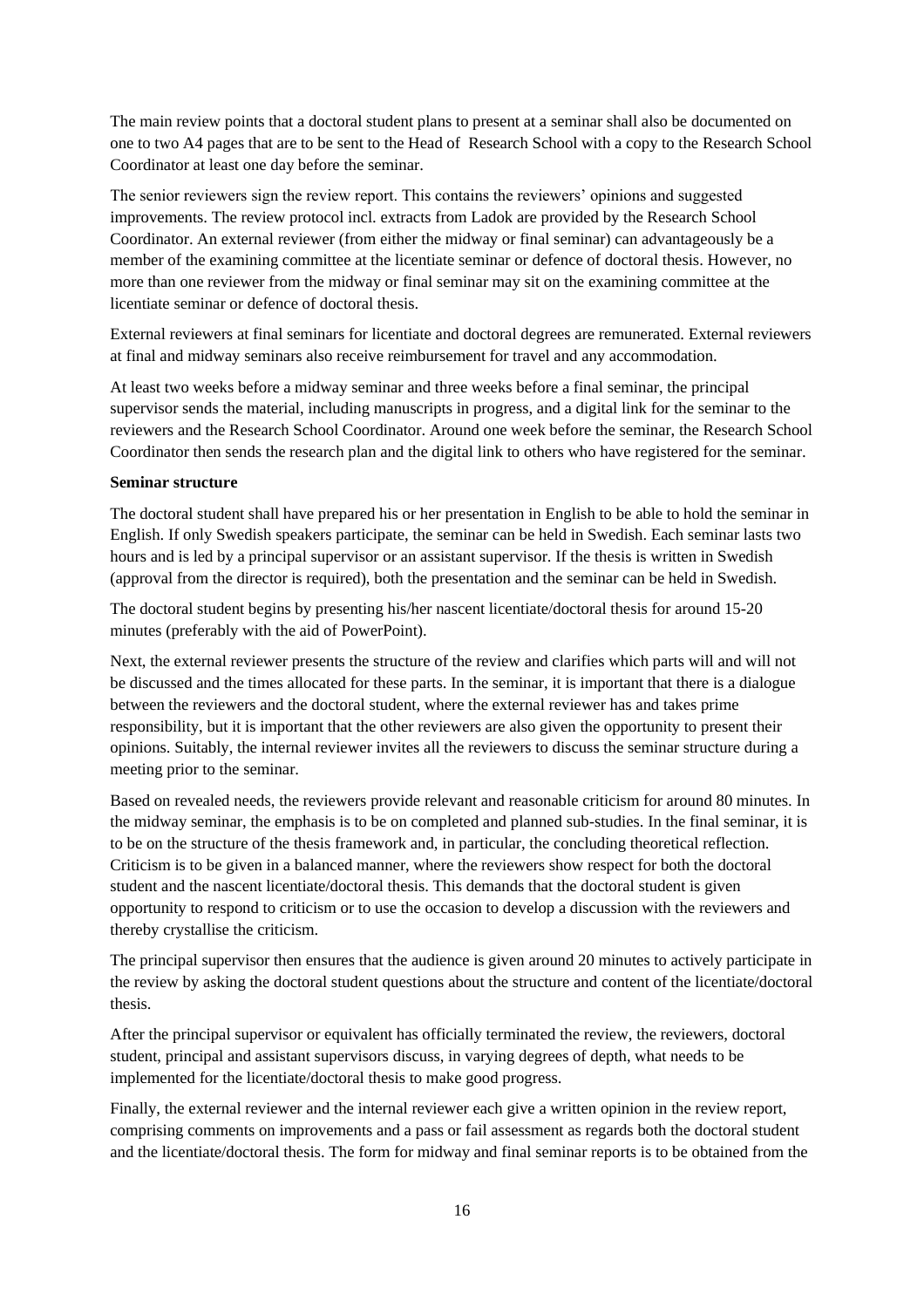research coordinator. The signed review report must be submitted to the Research School Coordinator as soon as possible for record keeping.

#### **Guidelines for reviewing**

The reviewers shall evaluate:

- The doctoral student's ability to orally present and defend his/her nascent licentiate/doctoral thesis
- The pedagogical quality of the doctoral student's presentation
- The scholarly quality of the structure and content of the nascent licentiate/doctoral thesis
- The references in the nascent licentiate/doctoral thesis (based on subject choices)
- The doctoral student's ability to put his/her own research into a wider research context
- The doctoral student's ability to reflect on the relevance and usefulness of the aims, questions and hypotheses in the licentiate/doctoral thesis
- The doctoral student's ability to reflect, critically and from the perspective of ethics, on the choice of examples, design and methods
- The doctoral student's ability to develop his/her findings via analysis and discussion
- The doctoral student's ability to compare, and reflect on, his/her findings in the light of own and others' studies and thereby engender meaningful discussion
- The doctoral student's ability to reflect and thereby develop an overall, theoretical framework or structure with the intention of both deepening and abstracting a coherent licentiate/doctoral thesis.

Specific advice for the midway seminar:

- To enhance the quality of constituent component works and the thesis framework, provide specific and direct suggestions for improvements in both already published substudies and those that are still in manuscript form
- If possible, suggest additional relevant literature in the subject area
- If possible, suggest new or improved or deeper theories, designs and methods

Specific advice for the final seminar:

- Evaluate the doctoral student's ability to independently draw conclusions and, from individual, educational, organisational and/or societal perspectives, detail implications for clinical practice and research
- Evaluate the common and coherent structure and unifying theme of the licentiate/doctoral thesis
- If possible, suggest additional relevant literature in the subject area
- With emphasis on quality and improvement potential, evaluate the thesis framework
- To enhance the coherence of the licentiate/doctoral thesis, provide specific and direct suggestions for improvements in the thesis framework
- Place particularly great emphasis on the doctoral student's ability to demonstrate independence in respect of all the above points.

## 7.4 Seminars at research environments

Doctoral students are expected to participate in at least one seminar per semester (for full-time doctoral students) or per year (for half-time doctoral students) in their research environments. It is a requirement to submit at least one article draft to be included in the thesis in his or her research environment. In other words, at least one of the thesis's articles shall be reviewed and discussed in the research environment before it is sent in to a journal. This is advantageously done with the first or second article and preferably with more than one.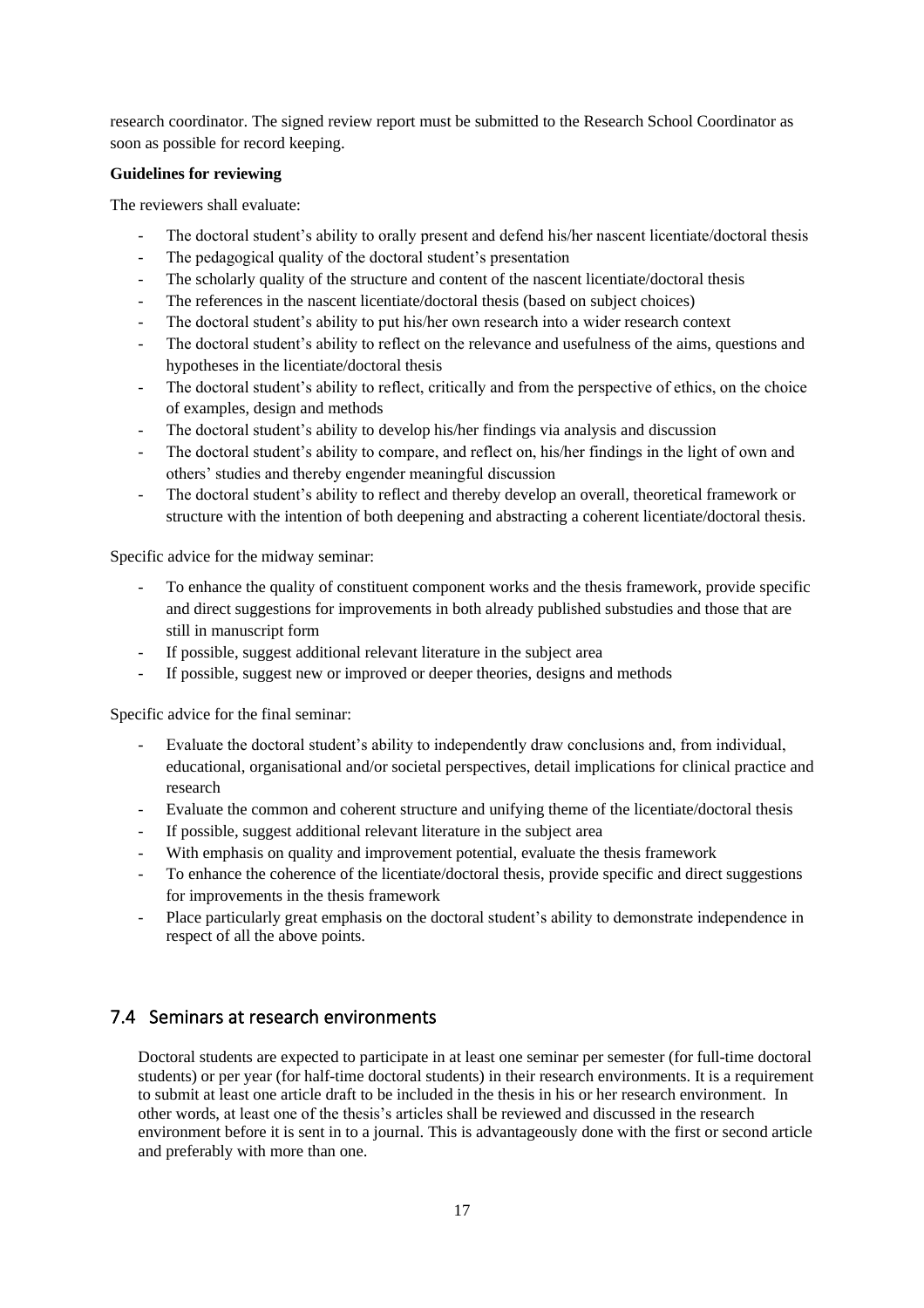## <span id="page-17-0"></span>8 Licentiate/doctoral thesis

## 8.1 Licentiate/doctoral thesis structure

The doctoral student shall discuss the format of the licentiate/doctoral thesis with supervisors.

#### **Summarising chapter**

The summarising chapter comprises a description of the doctoral project. It includes an introduction, background, theoretical framework, aims, methodology, findings and discussion. The summarising chapter is usually written in English. If there are exceptional reasons, it may be written in Swedish. The title should then also be in Swedish.

Jönköping University provides a template for the summarising chapter. As it is this template that is ultimately sent to the printer, the doctoral student can advantageously enter his/her summarising chapter directly therein. The template and instruction movies are available on th[e Research School's website.](https://ju.se/forskning/forskarutbildning/forskarskolan-halsa-och-valfard.html)

#### **Articles**

At least half of the articles must have been accepted or published. Of the remaining substudies, at least one shall have been submitted for publication and the other manuscripts shall be in a condition in which they can be sent to a scholarly journal.

For a licentiate degree, the doctoral student shall be the first author of at least one accepted or published substudy and may be the second or final author of the other substudy.

For a doctoral degree, the doctoral student shall be the first author of at least three of the substudies and may be the second or final author of the remaining substudies.

For each substudy, the form "CO-Author statement" must be completed. The doctoral student is personally responsible for the form being completed for each substudy. The form should be saved until thesis defence approaches and attached to the application for a dissertation defence.

In order to include an accepted/published article in the dissertation, a formal permission if required from subscription-based academic journals. Each journal provides information about the requirements and its policy regarding the use of published articles. Once an article is published with Open Access, such a permission is not typically required since it typically entails the publishing license called Creative Common License that grants the copyrights to the author of an article.

## 8.2 Licentiate/doctoral thesis layout

#### **Cover**

All covers are to be designed in conformity with a set template. The aim of this is to make it clear that the licentiate/doctoral thesis has been written by a doctoral student at Jönköping University.

For a doctoral thesis (and not for a licentiate thesis), there shall, on the back page, be a short text about the doctoral student and his/her research. A portrait picture is optional.

Summarising chapter and notification of submission of a doctoral thesis templates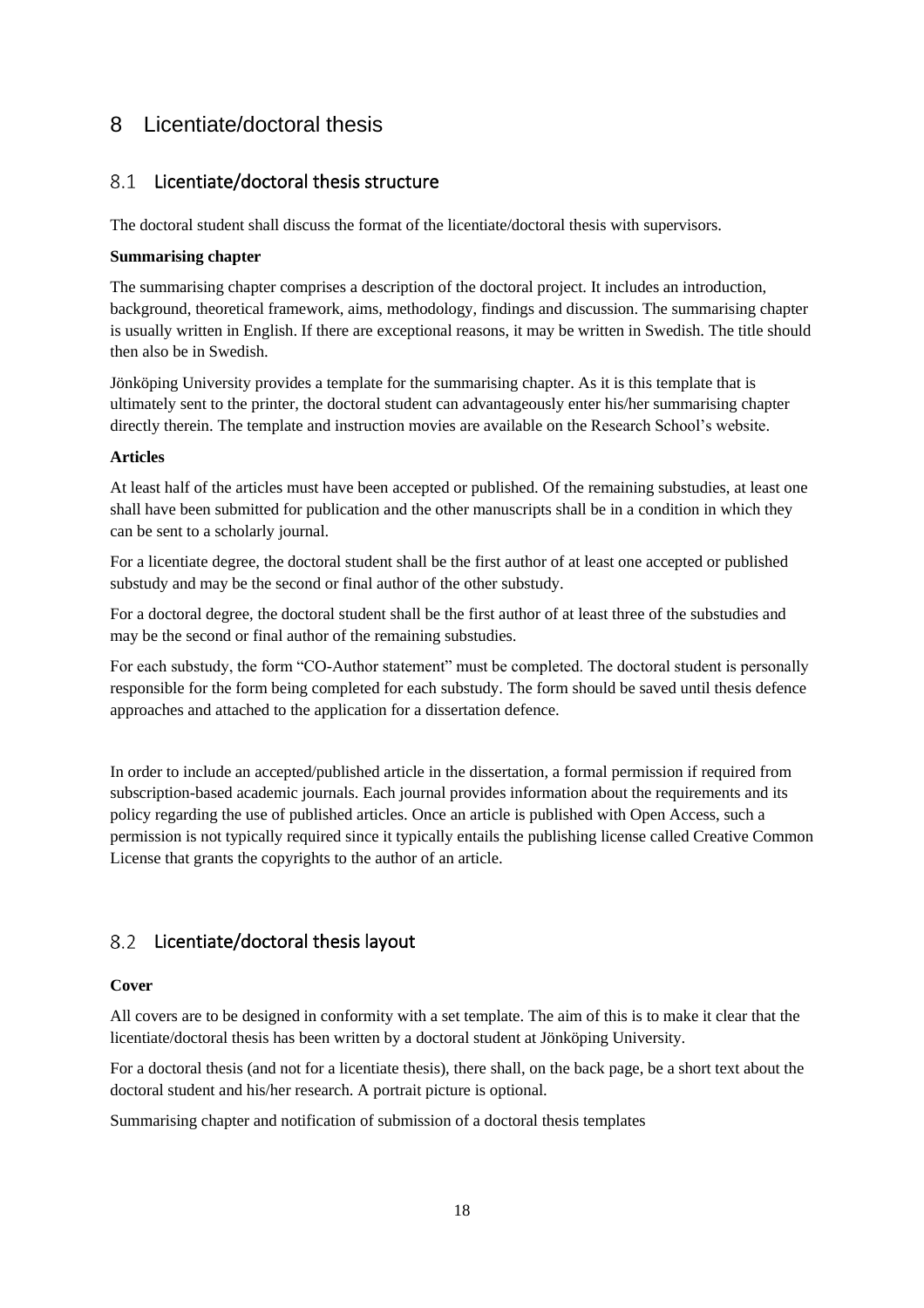There are guidelines for the layout of the summarising chapter. These guidelines shall be followed in order to ensure the uniform layout of licentiate/doctoral theses at Jönköping University. Before writing the summarising chapter, the following documents are of use to the doctoral student:

- Summarising chapter template (instruction film)
- Short, basic course on Microsoft Word in the writing of summarising chapters
- Information for the printer
- Template for notification of submission of a doctoral thesis

The doctoral student completes a loose title page (the notification of submission of a doctoral thesis) for the licentiate/doctoral thesis. On the reverse of this, there shall be a summary of the licentiate/doctoral thesis. If the licentiate/doctoral thesis is in English, the notification of submission of a doctoral thesis and the title are to be in English. If the licentiate/doctoral thesis is in Swedish, the notification of submission of a doctoral thesis and the title shall be in Swedish.

The summarising chapter shall include a longer (5-10 pages) summary that has a popular science format. If the licentiate/doctoral thesis is in English, said summary shall be in Swedish (and vice versa).

The licentiate/doctoral thesis shall have an international standard book number (ISBN), an international standard serial number (ISSN) and a dissertation series number. To get all these numbers, the doctoral student contacts the research coordinator around two months before the licentiate seminar or defence of doctoral thesis.

## 8.3 Distribution

### **Printer**

As soon as the date of the licentiate seminar or defence of doctoral thesis is fixed, the doctoral student shall contact the printer to plan the upcoming print run and send in the Quotation template for the doctoral degree/Licentiate seminar. Forms and contact information are available on the Research School's website.

The current printer is STEMA Specialtryck AB in Borås.

Before printing, the printer will require all documents as PDF files:

- Articles
- Dissertation series (a list of all published licentiate and doctoral theses at the research school, which is provided by the research coordinator)
- Summarising chapter
- Notification of submission of a doctoral thesis

The doctoral student shall also submit:

- Information for the printer
- A portrait photograph (if so required).

#### **Financing and distribution**

Depending on expected needs, the School of Health and Welfare finances up to 150 copies of licentiate/doctoral theses. Fifty of these are for the doctoral student's personal use. Printing is monochrome. The cost of any colour printing is to be discussed with the Head of Research School. Additional copies are to be paid for by the doctoral student.

For doctoral students financed by a partner university, the relevant agreement contains the applicable rules.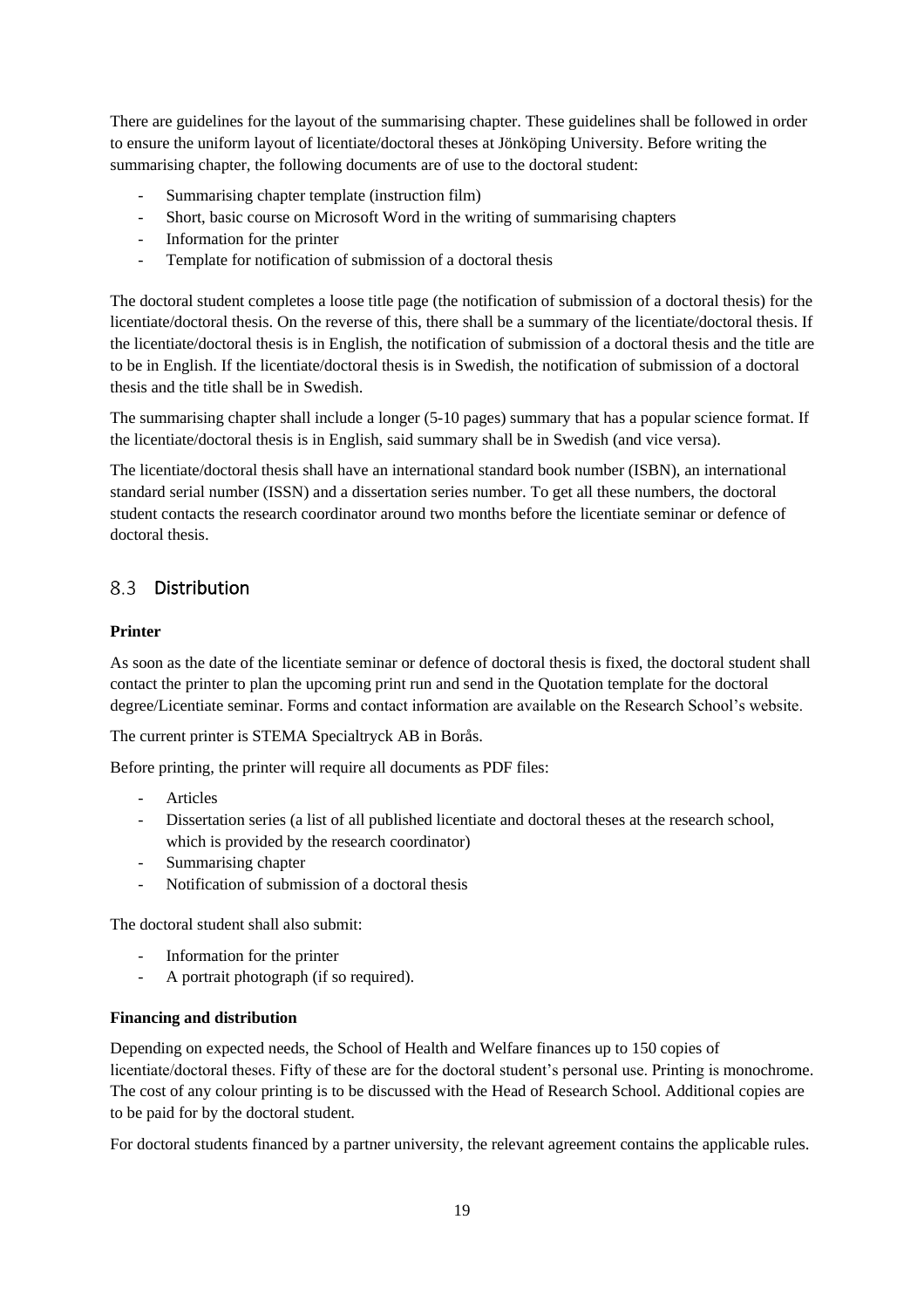The doctoral student alternatively the principle supervisor is responsible for sending a copy of his/her thesis to the external reviewer, the examining committee and the chair at least three weeks before the licentiate seminar or defence of doctoral thesis. One spiral bound thesis shall be available for the doctoral student and one for the external reviewer. The doctoral student ensures that the external reviewer receives his or her copy.

On notification of the date of the licentiate seminar/defence of doctoral thesis, the Research School Coordinator sends five copies of the thesis to the school's library. The doctoral student is responsible for distributing copies to his/her research environment, centre of expertise and research, and associated department.

The Research School Coordinator sends some 15 copies to partner universities/organisations. Fifty to sixty copies are to be made available to people attending the licentiate seminar or defence of doctoral thesis. The School of Health and Welfare saves three copies. Remaining copies are to be taken care of by the doctoral student himself/herself. If so wished, the Research School can save them for one year. After that, the Research School Coordinator asks the former doctoral student if he/she wishes to collect them. If he/she does not, they are sent for recycling three months after the reminder.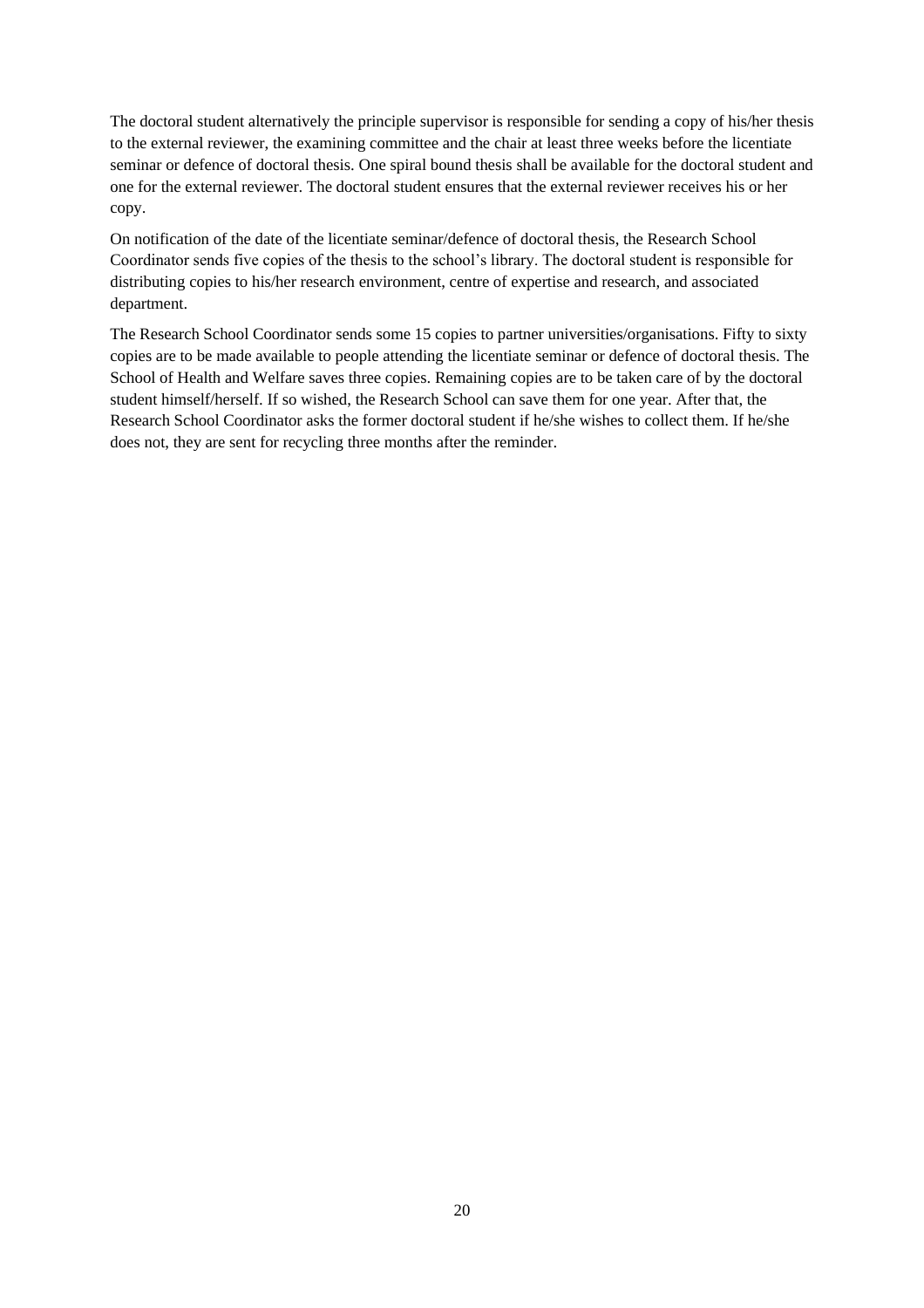## <span id="page-20-0"></span>9 Licentiate seminar/defence of doctoral thesis (also see 11.4)

## 9.1 Degree requirements

#### **Licentiate degree requirements**

For the doctoral student to be awarded a licentiate degree, the following requirements shall be satisfied:

- Follow-up of ISP at least once a year
- Presentation and review of research study plan
- Passes totalling 30 HECs on third-cycle courses
- A pass grade in the final seminar
- A positive preliminary opinion from the proposed examining committee
- Reviewing of three seminars
- Notification of the date of the licentiate seminar
- Electronically published thesis
- Approved notification of licentiate seminar
- A pass grade in the licentiate seminar.

#### **Doctoral degree requirements**

For the doctoral student to be awarded a doctoral degree, the following requirements shall be satisfied:

- Follow-up of ISP at least once a year
- Presentation and review of research study plan
- A pass grade in the midway seminar
- Passes totalling 60 HECs on third-cycle courses
- A pass grade in the final seminar
- A positive preliminary opinion from the proposed examining committee
- Reviewing of four seminars
- Notification of the date of the defence of doctoral thesis
- Electronically published thesis
- Approved application for defence of doctoral thesis
- A pass grade in the defence of doctoral thesis.

## 9.2 Change of degree

.

If there is a wish to change from a licentiate degree to a doctoral degree or from doctoral degree to a licentiate degree, this must be discussed with the director. The intended form must be filled in together with a new funding certificate (only when changing from licentiate degree to a doctoral degree)including reason for changing the intended degree as well as an updated RSP.

#### $9.3$ Booking a date and time

The licentiate seminar or defence of doctoral thesis is to be booked in consultation with the principal supervisor and the Head of Research School, and it may take place anytime between 15 August and 22 December, and between 8 January and 17 June.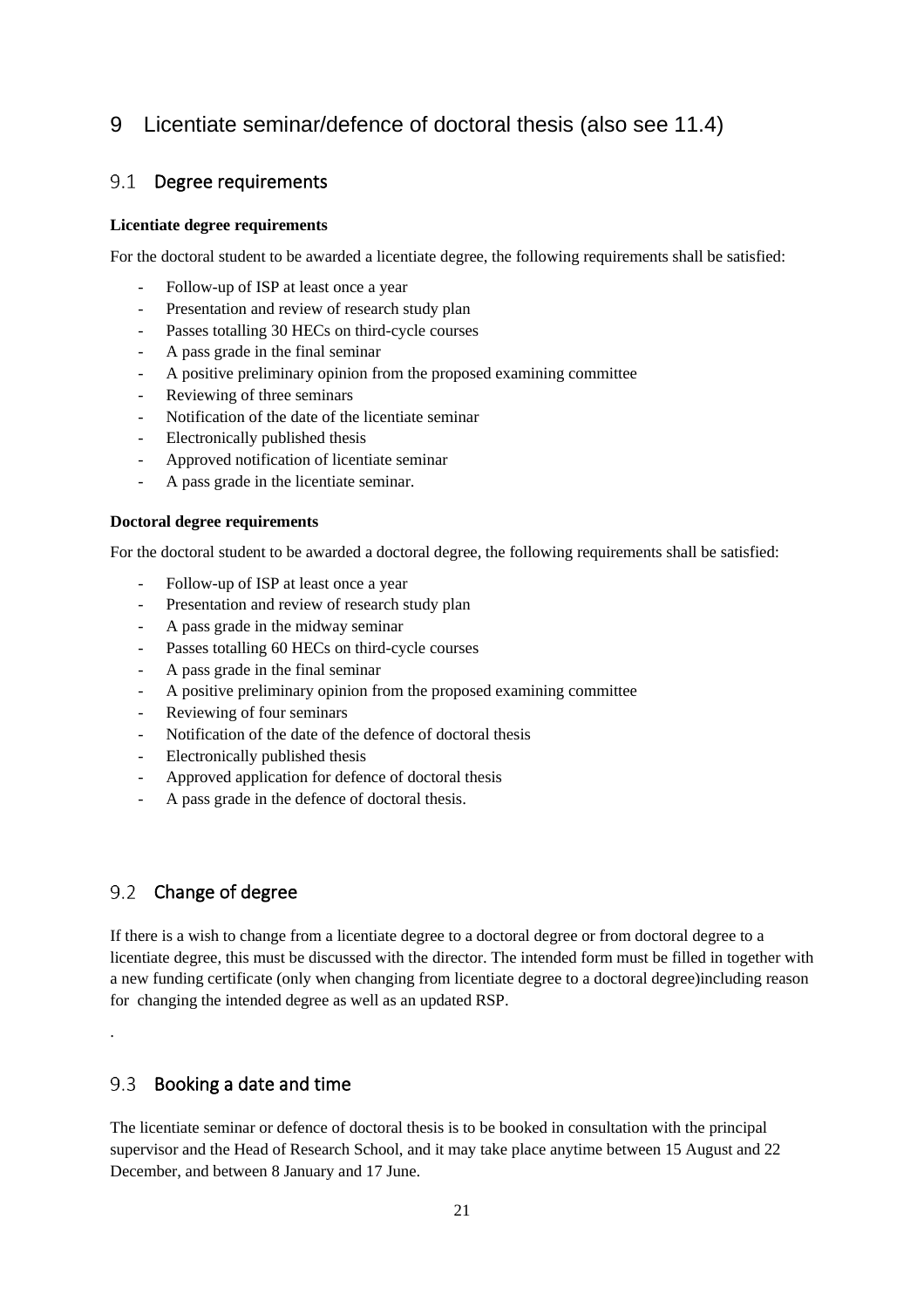The doctoral student announces requests of the time and place for the licentiate seminar or defence of doctoral thesis and also time for nailing of the thesis to the Research Education Coordinator who is responsible for a suitable room being booked. The Research Education Coordinator also inform the person responsible for the subject and the director of the Research School and usually the person responsible for the subject leads the nailing ritual as well as the licentiate seminar and dissertation. Doctoral students financed by partner universities/organisations may hold said seminar or defence at their home university or institution. Where the student takes advantage of this, the partner university/organisation is responsible for the costs and arrangement of the seminar/defence (in accordance with the separate agreement). However, the School of Health and Welfare provides the examining committee report form.

### 9.4 Selection of chair, external reviewer and examining committee

#### **Chair**

The licentiate seminar or defence of doctoral thesis is to be led by a chair who is head of subject for the third-cycle subject area in question.

The principal supervisor ensures that a chair is appointed for the licentiate seminar or defence of doctoral thesis. Should it not be possible for a head of subject to attend, the principal supervisor is to approach a replacement. However, this may not be any of the doctoral student's supervisors.

#### **Examining committee**

At a licentiate seminar, the examining committee comprises three members plus a suppliant (deputy) with adequate knowledge of methodology and subject area. At least one member of the examining committee shall be external and at least one shall have associate professor qualifications. The external member serves as the external reviewer.

At a defence of doctoral thesis, the examining committee comprises three members plus a suppliant (deputy) with adequate knowledge of methodology and subject area. At least two members of the examining committee shall be external and all shall have at least associate professor qualifications.

One member is to be chosen from the School of Health and Welfare. The member from the School of Health and Welfare is to be chair of the examining committee. There must be no question of conflict of interests as regards members of the examining committee. The School of Health and Welfare likes there to be both men and women on the examining committee. If a proposed examining committee does not have representatives of both genders, justification for this must be provided. An external reviewer (from either the midway or final seminar) can advantageously be a member of the examining committee at the licentiate seminar or defence of doctoral thesis. However, no more than one reviewer from the midway or final seminar may sit on the examining committee.

The suppliant (deputy) shall be appointed with the ambition that the requirements for the final composition of the examining committee can be met. This means that at least one is an external member and at least one have associate professor competence at a licentiate seminar and at least two are external members and all with associate professor competence.

#### **External reviewer**

An external reviewer is appointed from another faculty or higher education institution. If the doctoral student has any connection with another faculty or higher education institution, the external reviewer shall not have any connection with this faculty or higher education institution. The external reviewer shall have at least associate professor qualifications. Here also, the conflict of interests issue is to be considered.

The principal supervisor is responsible for coordination and for the licentiate seminar or defence of doctoral thesis day suiting the proposed examining committee members and external reviewer.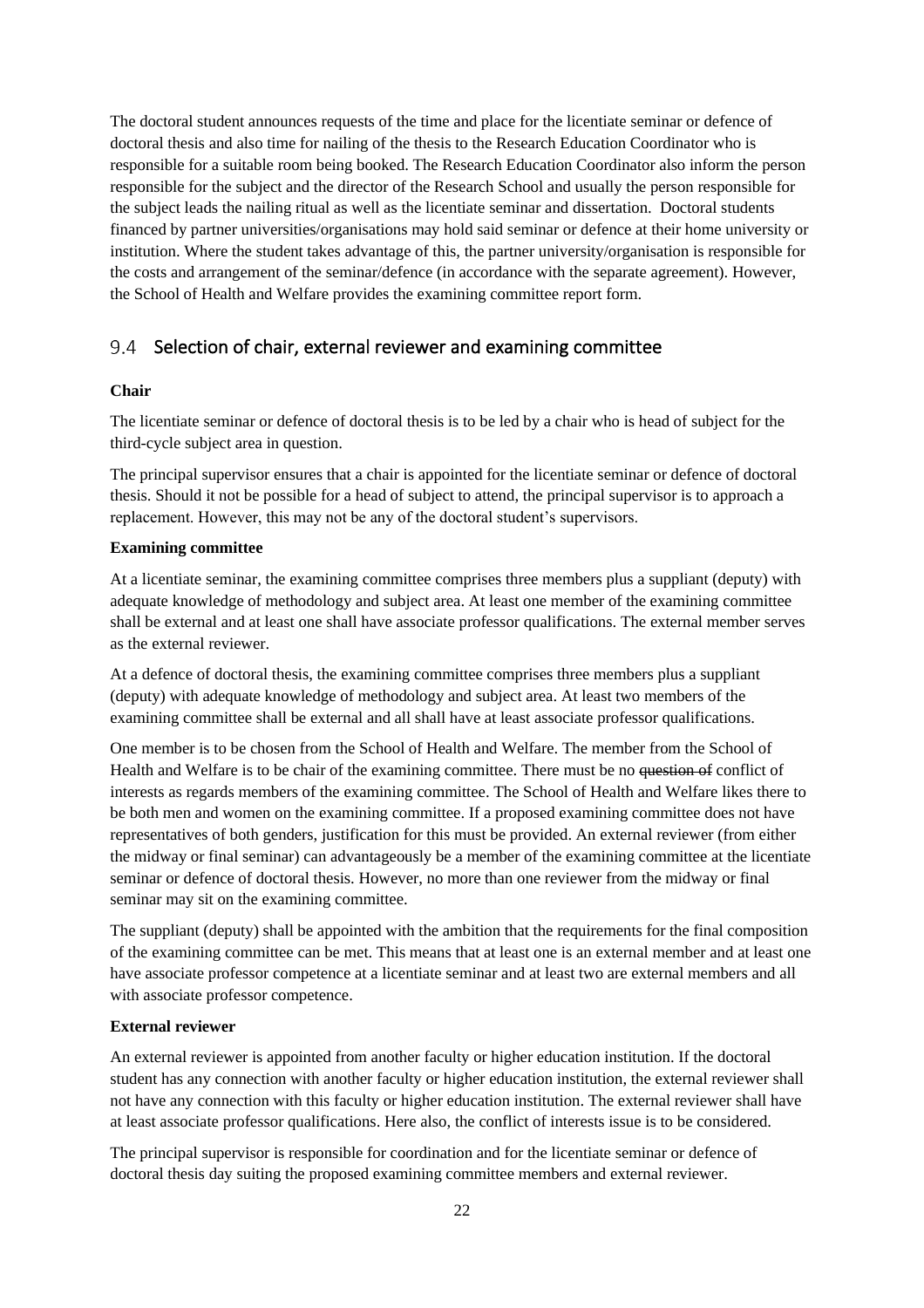If the external reviewer cannot attend, one of the external members of the examining committee is to be approached. Should none of these consider themselves prepared to take the role of external reviewer, this responsibility is to be shared amongst the examining committee members.

#### $9.5$ Notification of licentiate seminar/application for defence of doctoral thesis

It is the principal supervisor's responsibility to ensure that the notification of licentiate seminar or application for defence of doctoral thesis form is completed correctly and in good time. These forms are available on the intranet and the research school's website.

The principal supervisor sends the form, including the co-author forms, to the Research School Coordinator who, after a review in consultation with the Head of Research School, forwards it to the register. Upon formal registration of the form, the form is sent to the Board of Education and Research Education at JU.

In the notification of licentiate seminar or application for defence of doctoral thesis, the principal supervisor submits proposals for the examining committee (including the suppliant) and external reviewer. Based on the request, NUF appoints the faculty examiner, grading committee and chair.

The notification of licentiate seminar should be received by the BERE no later than four weeks before the planned seminar.

The application for defence of doctoral thesis shall reach the Board of Education and Research Education no later than ten days before the scheduled meeting that falls two months before the planned public defence.

**A notification or application that is not entirely complete is to be sent back for completion. This may result in the date of the seminar or defence needing to be postponed.**

#### 9.6 Preliminary opinion

The proposed examining committee reviews whether the substudies are of a quality and quantity that provide a sufficient basis for a licentiate/doctoral thesis. It also certifies that there are no conflicts of interest in relation to the doctoral student or supervisor. The chair of the proposed examining committee is responsible for all the proposed ordinary members of the examining committee receiving and backing the preliminary opinion. After this, and no later than two months before the licentiate seminar or defence of doctoral thesis, the chair sends the form to the research coordinator and principal supervisor.

#### "Nailing" (notification) of the licentiate/doctoral thesis 9.7

Nailing takes place in the "Red Room" no later than three weeks before the licentiate seminar or defence of doctoral thesis. The printer sends a thesis which, so that it can be nailed, has a punched hole. It must have been received by the Research School Coordinator no later than four workdays before nailing!

Nailing is a ritual that serves as publication of the licentiate/doctoral thesis. Before the licentiate/doctoral thesis is nailed, the Research School Coordinator ensures that it is signed by the Dean and that a signed copy is archived. The Research School Coordinator takes care of advertising of the ceremony and the provision of a hammer and nail.

Notification of the licentiate/doctoral thesis is also handled electronically. This entails the Research School Coordinator sending the final PDF file from the printer to the library of Jönköping University. It must have been received by the Research School Coordinator no later than four weeks before the defence! The library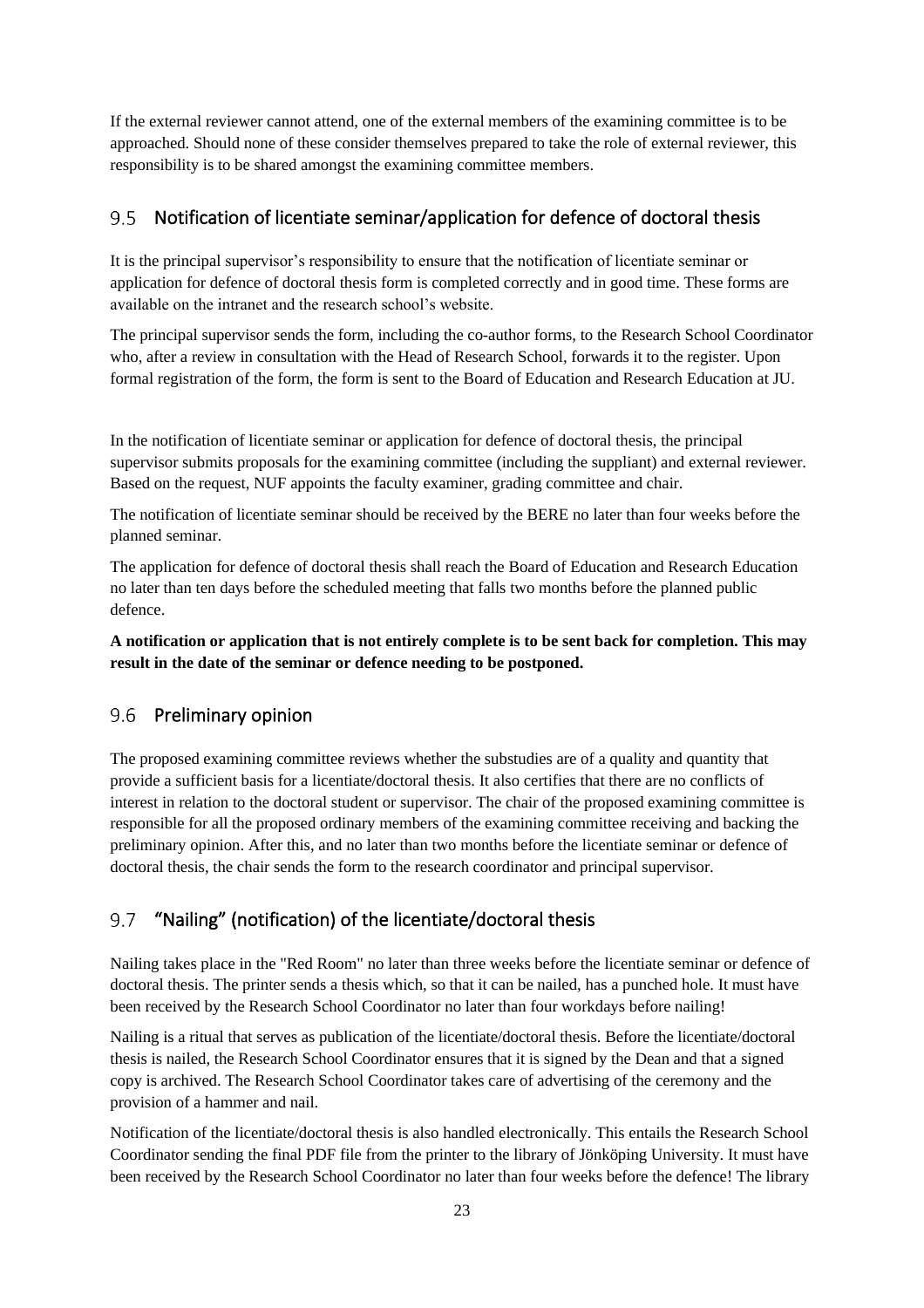sends the link for the licentiate/doctoral thesis to the Research School Coordinator, who is responsible for disseminating notification and the licentiate seminar or defence of doctoral thesis via Jönköping University's calendar. The communication department is responsible for publishing news on the JU Intranet about nailing and defence no later than one week before nailing. In connection with nailing, the communication department is responsible for photos and publication in social media.

#### $9.8$ News/Press release

The marketing department contacts the doctoral student for an interview, either by e-mail or meeting, around two weeks before the defence (not applicable to the licentiate seminar). This interview then forms the basis for the publication of news on the web and possible press release that Jönköping University sends out after the defence.

#### $9.9$ Seminar structure

#### **Licentiate seminar/defence of doctoral thesis**

The licentiate seminar or defence of doctoral thesis takes place in Swedish or English on campus. If there are special reasons, it can be done digitally or as a combination of campus-digital. If there are plans for this, the principal supervisor must discuss this in good time with the director of the research school. Information about digital dissertation is available on the website. The licentiate/doctoral thesis in question is presented by the external reviewer or doctoral student for no more than 15 minutes in a licentiate seminar and no more than 20 minutes in a defence of doctoral thesis. This is decided in consultation between principal supervisor and external reviewer.

Review then begins. It can be free in form and the audience may also participate. The licentiate seminar or defence of doctoral thesis should primarily be a dialogue between doctoral student and external reviewer, thereby providing the doctoral student with an opportunity to demonstrate his/her knowledge of the subject.

There is no time limit for a licentiate seminar or a defence of doctoral thesis. They continue until all questions from the external reviewer, examining committee and audience have been fully discussed. A licentiate seminar usually lasts around one and a half hours and a defence of doctoral thesis 2 to 3 hours.

#### **Chair**

The chair welcomes everyone and gives brief presentations of himself/herself, the external reviewer, the thesis author, the examining committee and the supervisor. He/she then gives details of the licentiate seminar or defence of doctoral thesis process. The chair also states how long the process usually takes.

#### **External reviewer**

The external reviewer leads a dialogue with the thesis author. Here, the focus is on the work's scholarly quality and the quality of the thesis author's (and external reviewer's) communication. It is important that all parts of the work are critically reviewed. The thesis author is expected to devote much time to detailing and explaining his/her questions and hypotheses, as well as how these have been resolved and the effects and consequences this has had. It is also important that the thesis author is given time to respond to the external reviewer's comments.

The external reviewer concludes with a summary opinion of both the scholarly quality of the thesis and the author's communicative ability.

#### **Guidelines for external reviewing**

The external reviewer evaluates: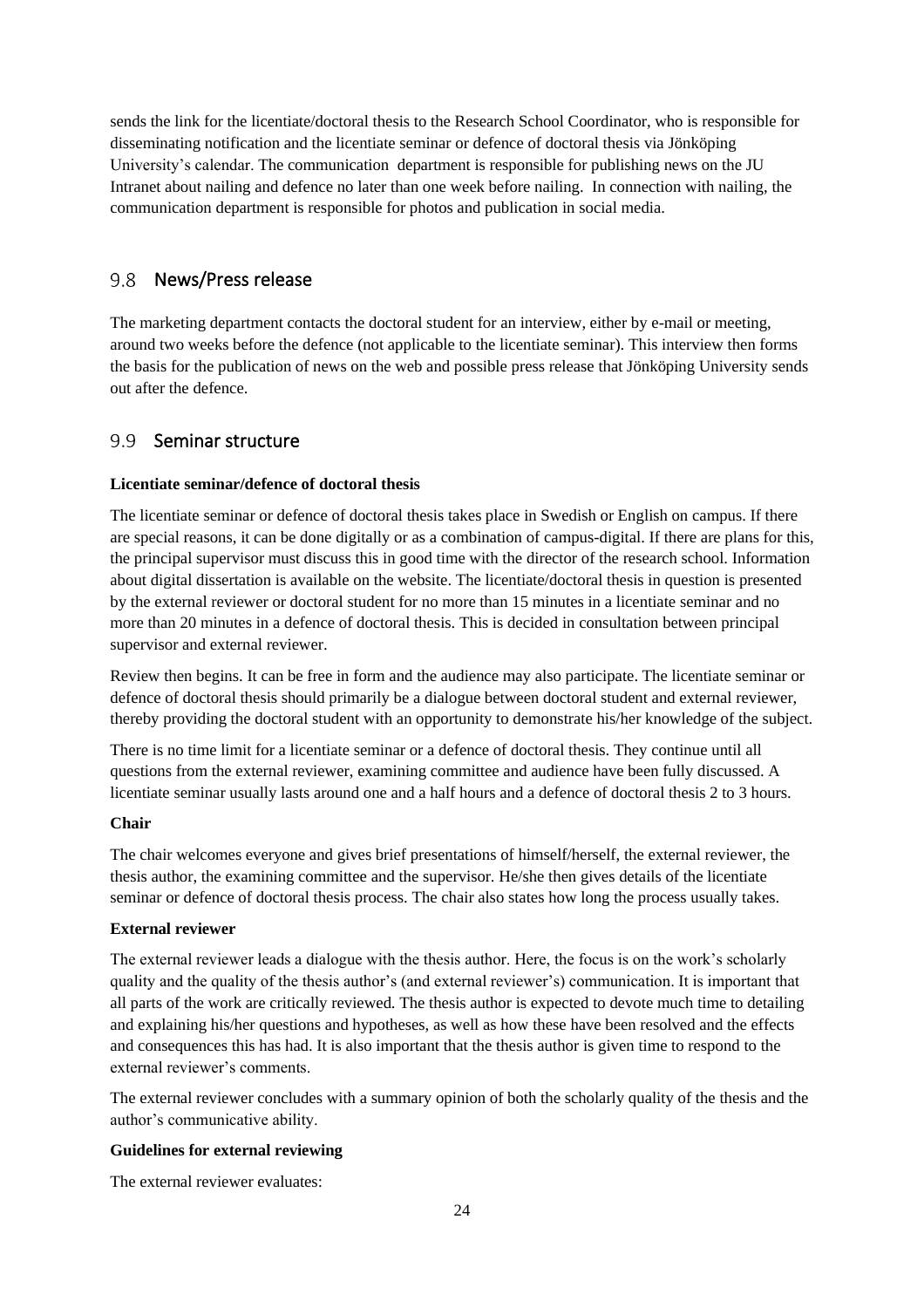- The doctoral student's ability to orally present his/her licentiate/doctoral thesis
- The pedagogical quality of the doctoral student's presentation
- The scholarly quality of the structure and content of the licentiate/doctoral thesis
- The references in the licentiate/doctoral thesis (based on subject choices)
- The doctoral student's ability to put his/her own research into a wider, subject context
- The doctoral student's ability to reflect on the relevance and usefulness of the aims, questions and hypotheses in the licentiate/doctoral thesis
- The doctoral student's ability to reflect, critically and from the perspective of ethics, on the choice of examples, design and methods
- The doctoral student's ability to develop his/her findings via analysis and discussion
- The doctoral student's ability to compare, and reflect on, his/her findings in the light of other studies and thereby engender meaningful discussion
- The doctoral student's ability to reflect and thereby produce an overall, theoretical framework or structure with the intention of both deepening and abstracting a coherent licentiate/doctoral thesis.

#### **Chair**

The chair thanks the external reviewer and the thesis author for their input in the review of the licentiate/doctoral thesis and gives the floor to the examining committee.

#### **Examining committee**

Based on the review conducted by the external reviewer, the examining committee puts supplementary questions to the thesis author.

#### **Chair**

The chair then opens the floor to the audience for any questions to the thesis author.

After that, the chair declares that there are no further questions for the thesis author.

The chair concludes and thanks everyone (the thesis author and external reviewer in particular) for their participation and commitment.

The chair, examining committee, external reviewer and supervisor go to another room for the examining committee's deliberations.

The chair hands over responsibility to the examining committee's chair (the member from the higher education institution in question).

#### **The examining committee's chair**

The examining committee's chair states that the supervisors of the licentiate/doctoral thesis, as well as the external reviewer, are entitled to attend the meeting that the examining committee holds after the licentiate seminar or defence of doctoral thesis. They may take part in the deliberations, but not in the decision.

The chair of the examining committee receives a folder from the doctoral education coordinator containing

The dissertation protocol (2 pcs), certificate for the courses, co-author statements and the form for the opponent fee.

The examining committee's chair gives the floor to the external reviewer for any comments on the licentiate/doctoral thesis in general and the thesis author's communicative ability in particular.

The examining committee's chair then gives the floor to the supervisors for views on the thesis author's independence, gathering of knowledge and research attitude.

Next, the examining committee's chair gives the floor to each of the examining committee's members for views on the quality of the licentiate/doctoral thesis and the thesis author's communicative ability.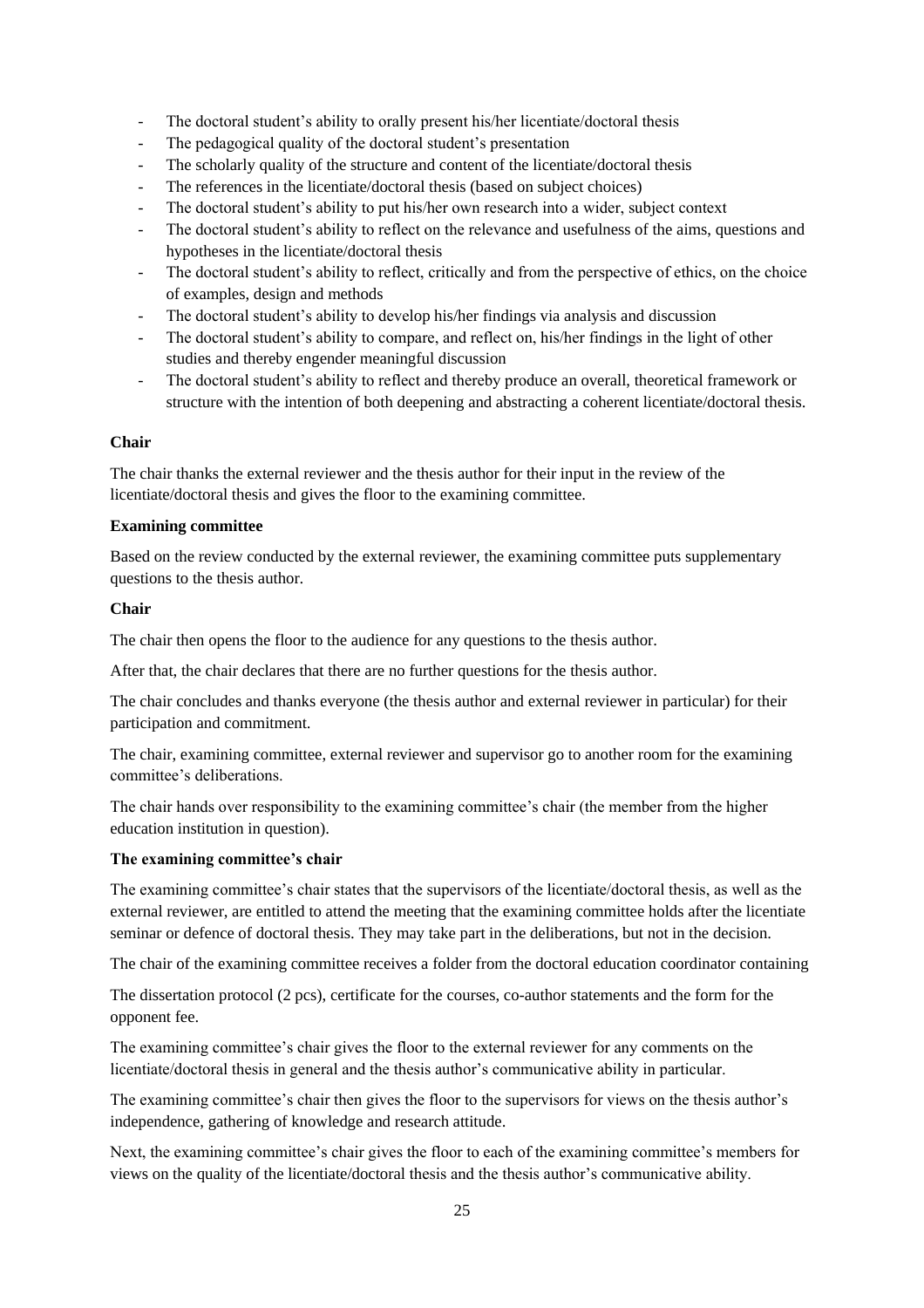The examining committee's chair asks each member to answer yes or no to whether the author's licentiate/doctoral thesis, as well as the author's defence (communicative ability), can be awarded a pass. In assessing this, consideration is given to the quality and scope of the licentiate/doctoral thesis, the defence thereof and the doctoral student' s improving independence throughout his/her doctoral studies. A pass or a fail is awarded.

The examining committee's chair records the answers and signs the committee's decision on the printed form supplied by the research coordinator. Attached to the protocol are also Co-Author Statements for each of the articles included in the dissertation.

The examining committee's chair announces the result to the thesis author and the audience.

## 9.10 Remuneration for the external reviewer and examining committee

The external reviewer's remuneration (fee, travel and accommodation) is to be paid for by the School of Health and Welfare. When the licentiate seminar or defence of doctoral thesis takes place at a partner university/organisation, the rules of the separate agreement apply.

Members of the examining committee are reimbursed for travel and accommodation, but do not receive any fees. A fees form is handed to the external reviewer by the research coordinator. The total cost of the external reviewer's fee, travel and accommodation and the committee members' travel and accommodation may not exceed SEK 20,000 for a licentiate seminar and SEK 30,000 for a defence of doctoral thesis.

## 9.11 Degree certificate

The doctoral student himself/herself applies for a degree certificate via a form that the school director shall sign. This form can be downloaded from the [Research School's website.](https://ju.se/forskning/forskarutbildning/forskarskolan-halsa-och-valfard.html) The degree application cannot be submitted before all courses have been registered in Ladok and a licentiate seminar or defence of doctoral thesis has resulted in a pass grade.

Degree certificates are issued by the degrees unit of University Services, Jönköping University. Processing usually takes 6-10 weeks.

### **Award ceremony (doctoral degrees only)**

There is an award ceremony for all doctoral students who are awarded doctoral degrees at Jönköping University. Contact the Research School Coordinator for more information about the next award ceremony. Usually, there is an award ceremony every third semester.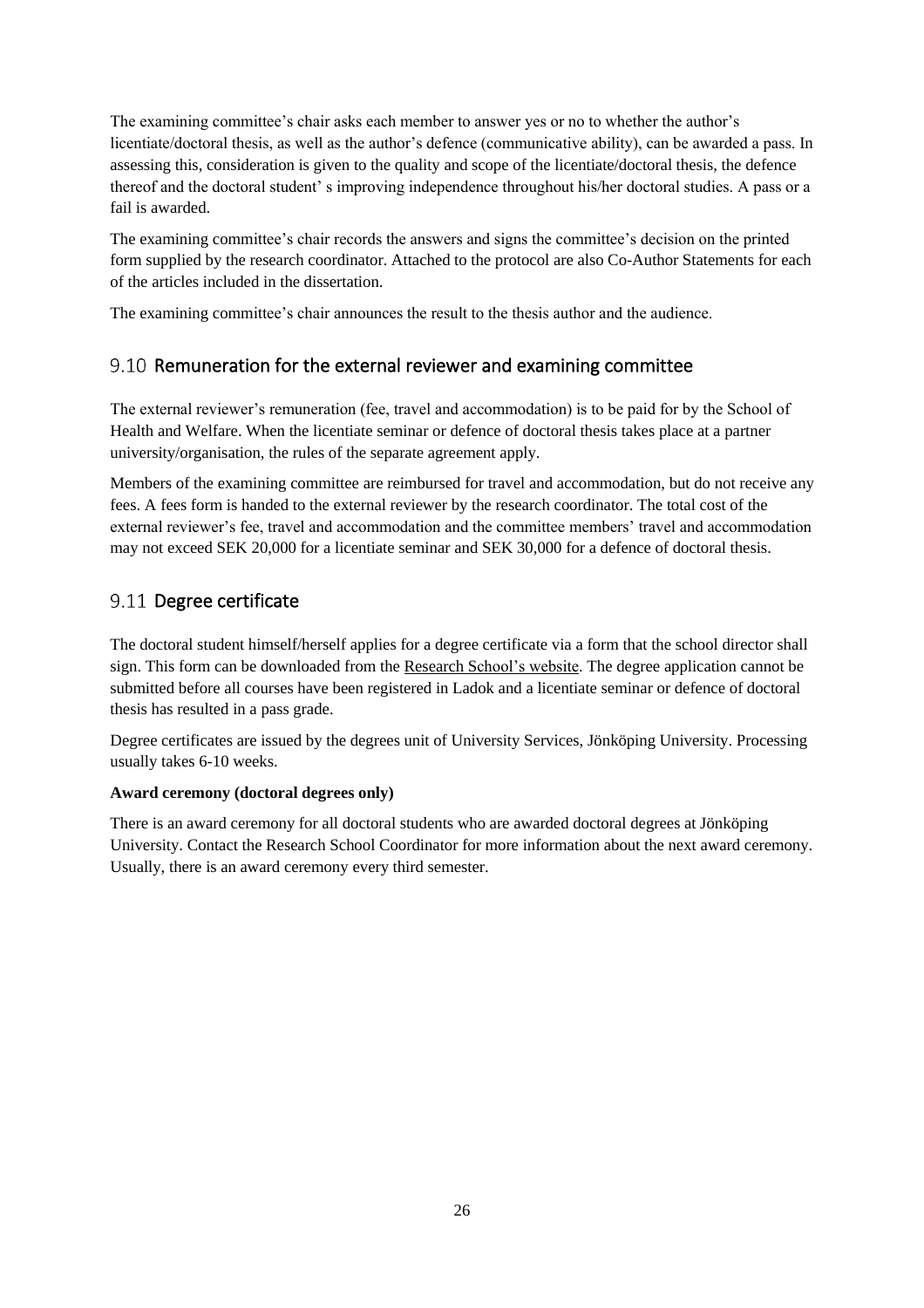## <span id="page-26-0"></span>10 Documents

## 10.1 Forms

All forms concerning third-cycle education are available on the Research School's website and the latest versions of these forms available online shall be used.

Admission application:

- Practical instructions for doctoral students and supervisors at the Research School of Health and Welfare (PRIN)
- Admission application
- Individual study plan and guidelines (no later than three months from the admission date)
- -

#### Courses:

- Third-cycle course credit transfer application
- Literature course credit transfer application

#### During the studies:

- Doctoral student expenses application
- Approved leave from third-cycle education application
- Third-cycle education interruption request
- Change of supervisor for third-cycle student request
- Co-Author statement

#### Printing of thesis:

- Information for the printer
- Summarising chapter template instruction, film
- Notification of submission of a doctoral thesis
- Short, basic course on Microsoft Word in the writing of summarising chapters
- Quotation form for the printer (doctoral degree)
- Quotation template for the printer (Licentiate seminar)

### Public defense:

- Application for defence of doctoral thesis
- Notification of licentiate seminar
- Initial statement
- Digital dissertation

#### Degree:

- Third-cycle degree certificate application
- Change of intended degree request

All forms are registered and archived once an approval or rejection has resulted.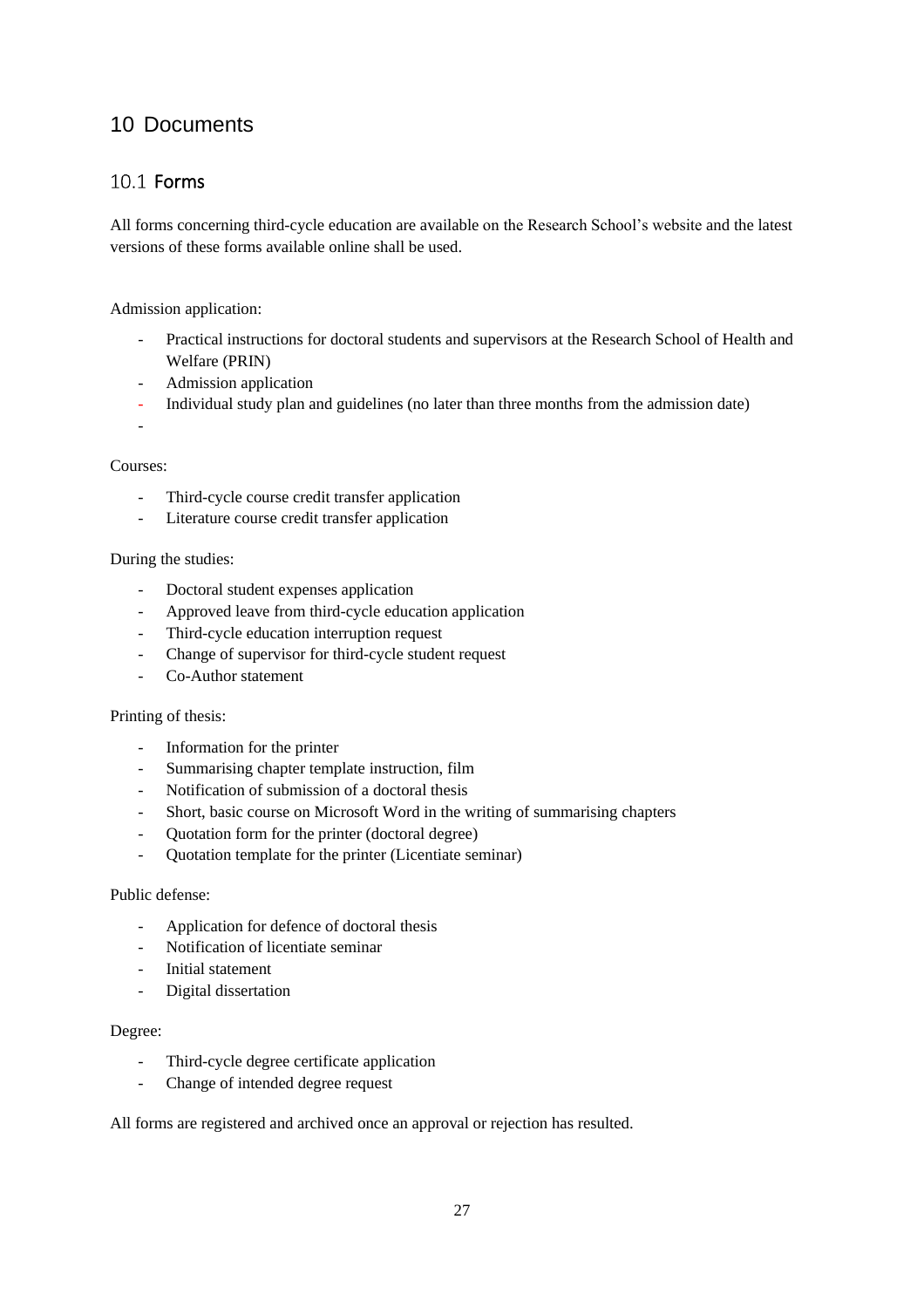## <span id="page-27-0"></span>11 Appendices

## 11.1 Guidelines for developing an RSP

These guidelines are written in English since the majority of the theses will be in English, but even for those writing their licentiate thesis/doctoral thesis in Swedish, the RSP should be written in English.

These guidelines take as their starting point a thesis type called a compilation thesis. The thesis is normally structured as two (licentiate degree) or four (doctoral degree) sub-studies or their equivalents that are compiled into the thesis. The thesis also contains a summary chapter where the studies are abstracted, structured and discussed.

These guidelines aim to provide general support on how to write an RSP, but should not be viewed as a template. The rationale behind the guidelines is to safeguard the conformance of all RSPs and ensure that they are easy to read. One way to enhance readability is to make the RSP succinct and condensed. The guidelines should be seen as a recommendation rather than strict rule, but any deviation should be made with careful consideration and be sanctioned by the principal supervisor and/or the Director.

The Research School of Health and Welfare has a clear and broad interdisciplinary profile, meaning that an RSP ending up in a thesis should be of importance – beneficial and applicable in some way – for personnel working with health as well as with welfare.

### **Contents**

The entire RSP should not exceed 10 pages: front page, abstract and references excluded.

### Front page

This page should display a preliminary title of the RSP, the names of the doctoral student and all supervisors (preferably not more than three, including the principal supervisor), Jönköping University, School of Health and Welfare, the Research School of Health and Welfare, research subject and research period.

### Abstract

On page 2, there should be an abstract of up to 200 words describing the RSP as to its background, overall aim, design and importance of the thesis. No single study should be described.

### Introduction

The phenomenon and/or problem should be presented in terms of *what* it is, in a very succinct, condensed and structured way. Introduce the reader to the problem or phenomenon by describing the general research problem, research question/s or theory that motivates the research.

### Background

Present the questions that motivate your research in more detail to show the significance of the research problem. If possible, provide a short review of the existing research.

### Theoretical framework

Each thesis should have a theoretical framework (concept, model, theory, etc.) that allows to reflect upon and analyse findings coming from the substudies.The theoretical structure is an important tool for ensuring that the substudies remain connected to each other. It also allows for creating a more comprehensive understanding of the addressed phenomenon/problem.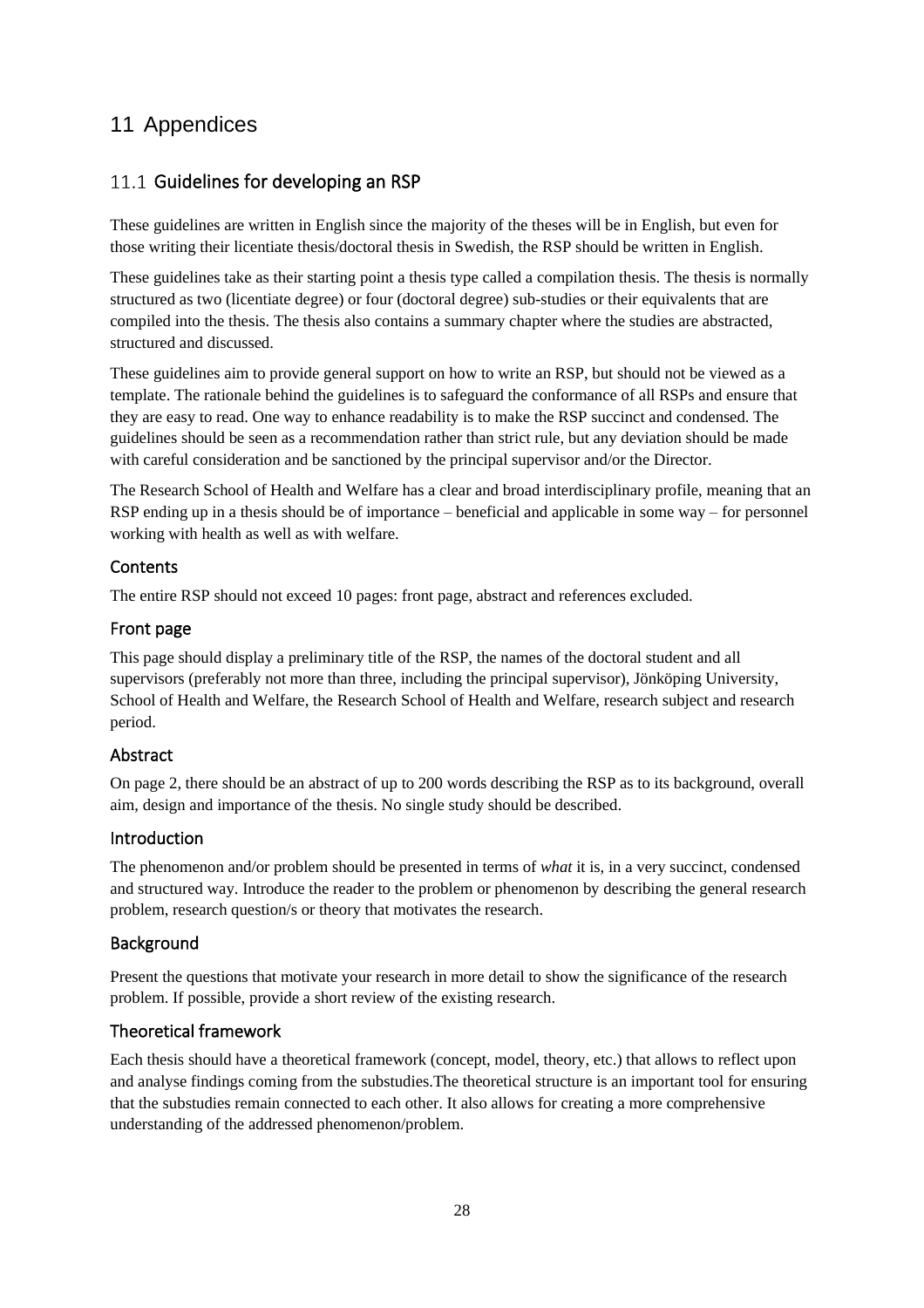### Aims

The overall aim(s) should be stated, preferably as briefly as possible. Below the aim, specific research questions or hypotheses should be presented.

#### Ethical considerations

Ethical considerations should be addressed. It is not enough to simply state that "an ethical approval according to the Declaration of Helsinki will be applied for". It is expected that doctoral students reflect independently on the following principles of ethics in research, such as autonomy, beneficence,

non-maleficence and justice and how these principles will be considered in the thesis.

#### Presentation of each sub study

Each sub study (numbered  $1 - 2$  for a licentiate degree and  $1 - 4$  for a doctoral degree) should be presented under the following headings:

#### **Preliminary title**

Without losing any information, the preliminary title should preferably be short (see *Aims*). If possible, identify the authors of the substudy and their interrelationships.

#### **Aims**

The presentation of the substudy's aims should minimally include (as appropriate): verbs emphasising the scholarly objective (e.g. explore, describe and evaluate); the addressed phenomenon/problem; the target group; the context; and the activities.

#### **Design**

The design of the substudy should be stated as observational, descriptive, explorative, evaluative, experimental, prospective or longitudinal, etc. It should also specify what kind of research methods will be used. When using different methods, it is also important to reflect on the order in which the various sub-studies are to be carried out.

#### **Clinical interventions (if any)**

Details of any interventions should minimally include: intervention content; target group; period; (didactical) strategy; and, the personnel involved.

#### **Sample**

This section should detail those involved and those concerned (the target group). The latter could be citizens, patients, families, organisations, societies, etc.

#### **Data collection**

This section should detail: the methods used (interviews, observations, instruments, etc.); how/if the data collection results were communicated to the target group; and, if appropriate, how often such communication took place.

#### **Data analysis**

This section should describe the analysis approach in general (qualitative, quantitative, mixed method etc.) but also which specific data analysis methods are planned to be used (specific qualitative method, descriptive or inferential statistics etc.).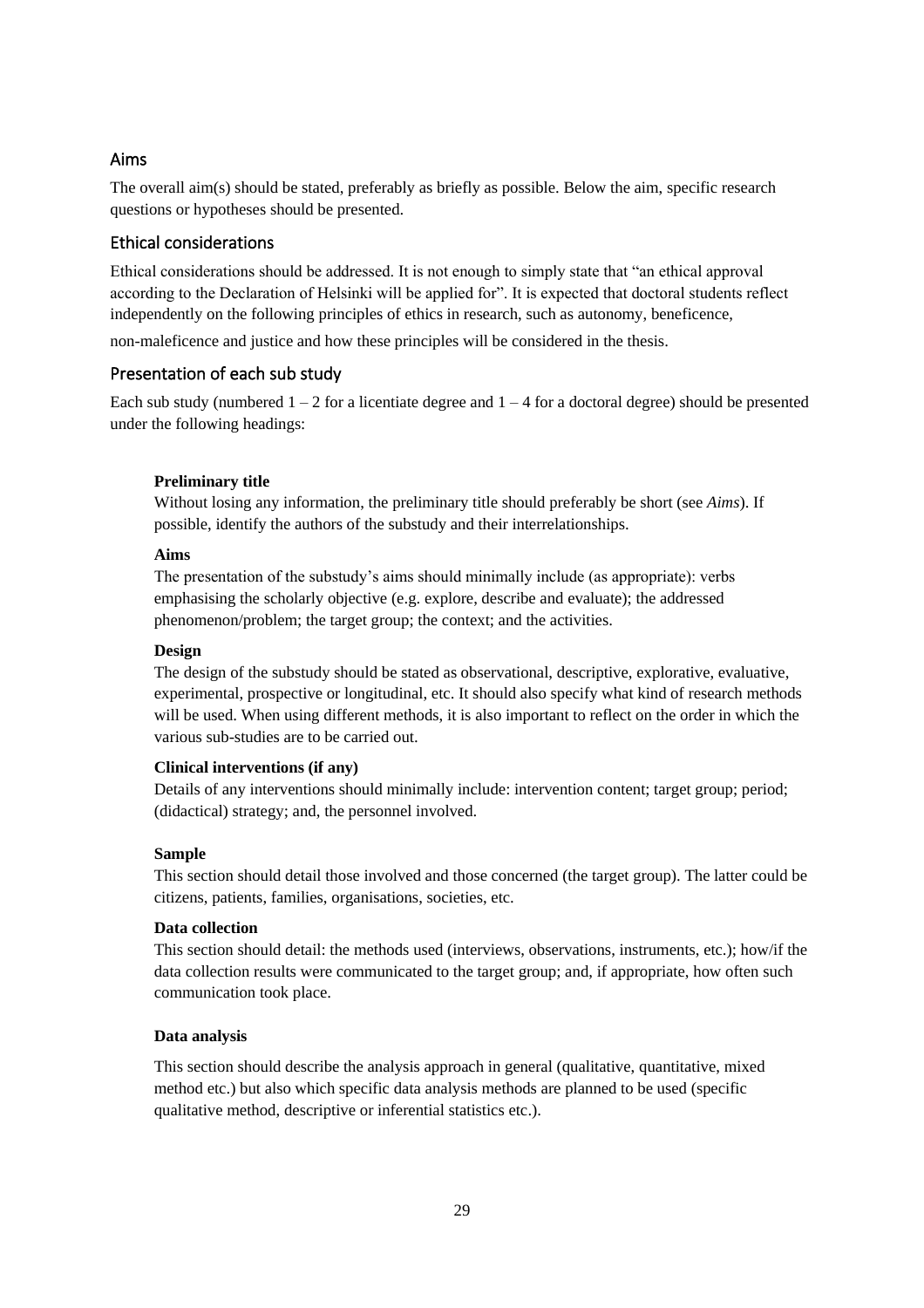#### **Study relevance/contributions**

Describe the relevance of the study. For example, to the individual, the society and the scientific community.

#### Timetable

The theoretical (research courses, seminars, etc.) and empirical (different stages of the studies) parts are described on a one-year basis with regard to sub-studies and the thesis. The doctoral students are encouraged to provide a graphical illustration over their workplan.

#### Conflicts of interest

The doctoral student and the supervisors should reflect on any possible conflict of interest that may jeopardize the RSP.

#### References

APA referencing style is recommended.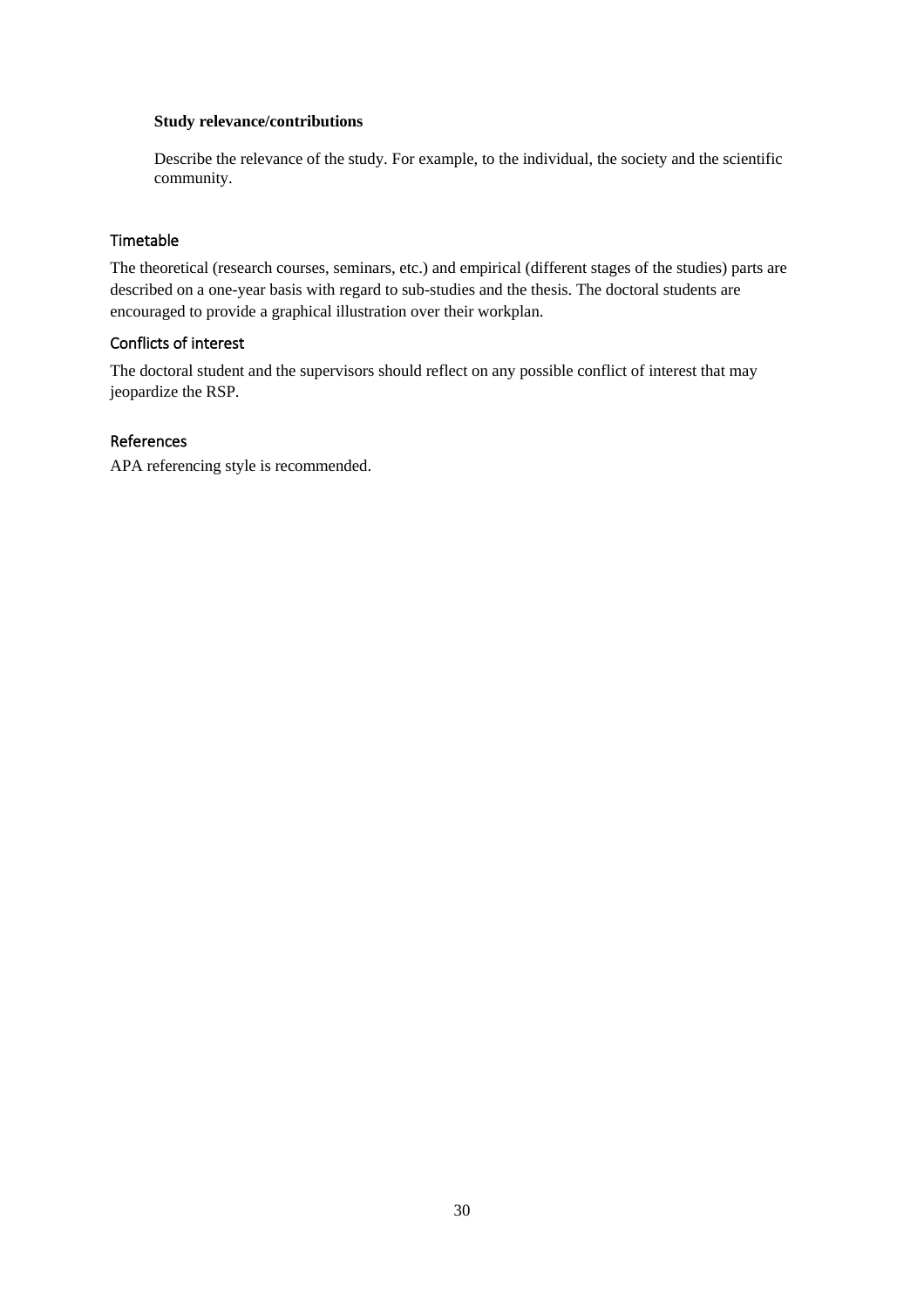## 11.2 Checklist for entire third-cycle education

### **Before application**

- 1) Before submitting an application, the principal supervisor and prospective doctoral student book a meeting for a first informal discussion with the Head of the Research School of Health and Welfare.
- 2) The prospective doctoral student sends the following documents to the Research School of Health and Welfare:
	- An admission application
	- A cover letter
	- An attested CV detailing degrees, work experience and other qualifications
	- An attested document verifying completed courses and study programmes and satisfaction of the entry requirements for third-cycle education
	- Documentary proof of financing
	- A preliminary research study plan
	- Any scholarly publications.
	- For foreign doctoral students, a copy of the passport and a validated certificate of the registered address for census purposes

### **After admission**

The principal supervisor is responsible for booking a registration meeting with the prospective doctoral student, deputy supervisor/s , director and coordinator of the research school.

The admission email with information about JU-account, access card and other practical matters is sent to the doctoral student and the principal supervisor.

### **No later than 3 months after admission**

The doctoral student submits a signed ISP to the Research School coordinator.

### **No later than 6 months after admission**

The doctoral student presents his/her research study plan at a research study plan seminar. The principal supervisor is responsible for arranging reviewers.

### **After 50% of the third-cycle programme**

The doctoral student holds his/her midway seminar (doctoral degrees only). The principal supervisor is responsible for appointing reviewers. Point 7.3. provides guidelines regarding the timing of midway seminar.

### **No later than 3 months before the licentiate seminar or defence of doctoral thesis**

The doctoral student holds his/her final seminar. The principal supervisor is responsible for arranging reviewers.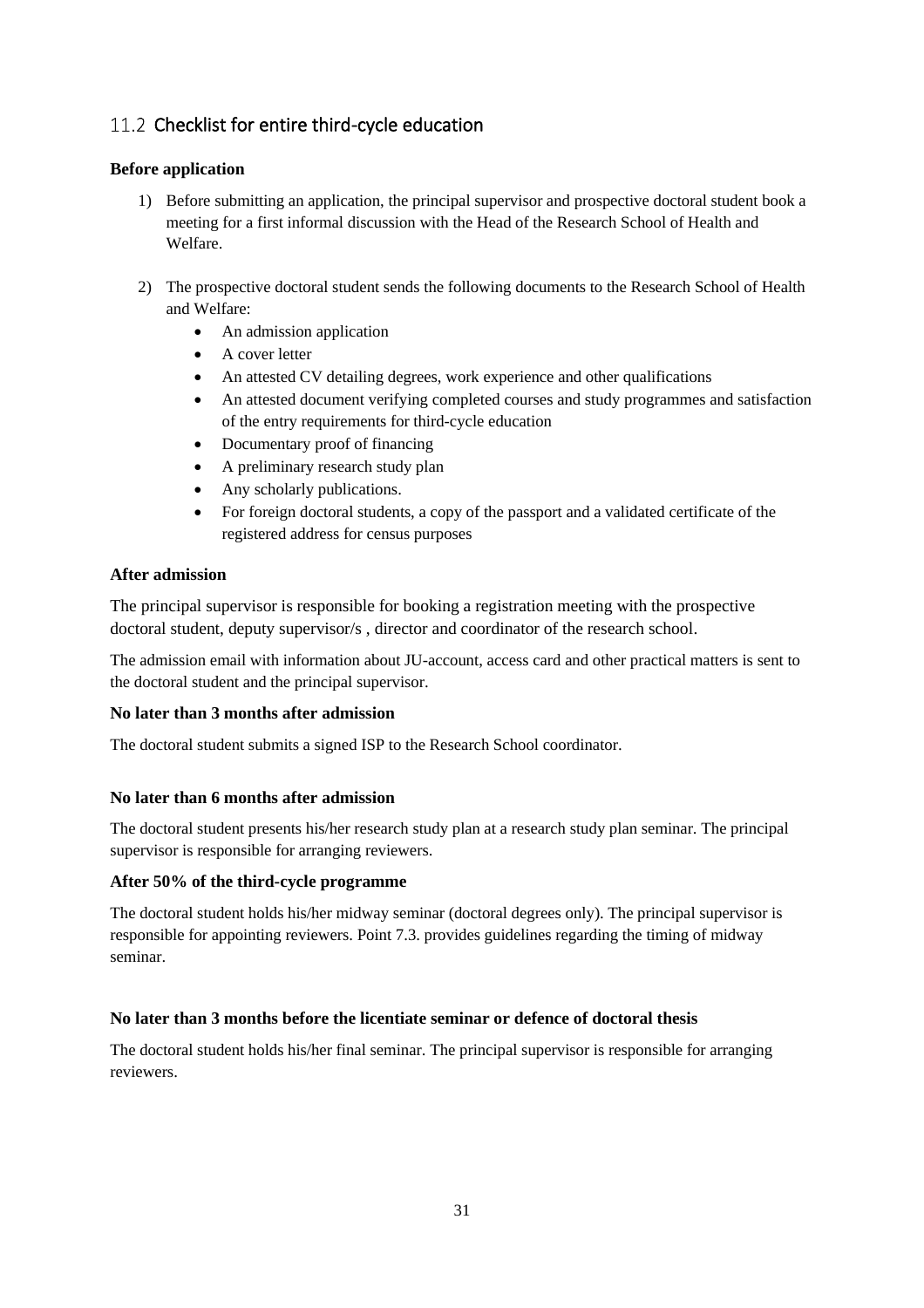### **2-4 years of full-time study after admission**

Licentiate seminar (2 years) Defence of doctoral thesis (4 years)

#### **Check that all courses have been completed**

**Compulsory courses for the doctoral degree (45 HEC); see General study plan in the third-cycle subject area**

**Elective courses (15 HEC)**

**Compulsory courses for the licentiate degree (22.5 HEC); see General study plan in the third-cycle subject area**

**Elective courses (7.5 HEC)**

#### **Check that the doctoral student has served as a reviewer:**

#### **For the doctoral degree:**

- 2 research study plan seminars
- 1 midway seminar
- 1 final seminar

#### **For the licentiate degree:**

- 1 research study plan seminar
- 1 midway seminar for the doctoral degree or 1 final seminar for the licentiate degree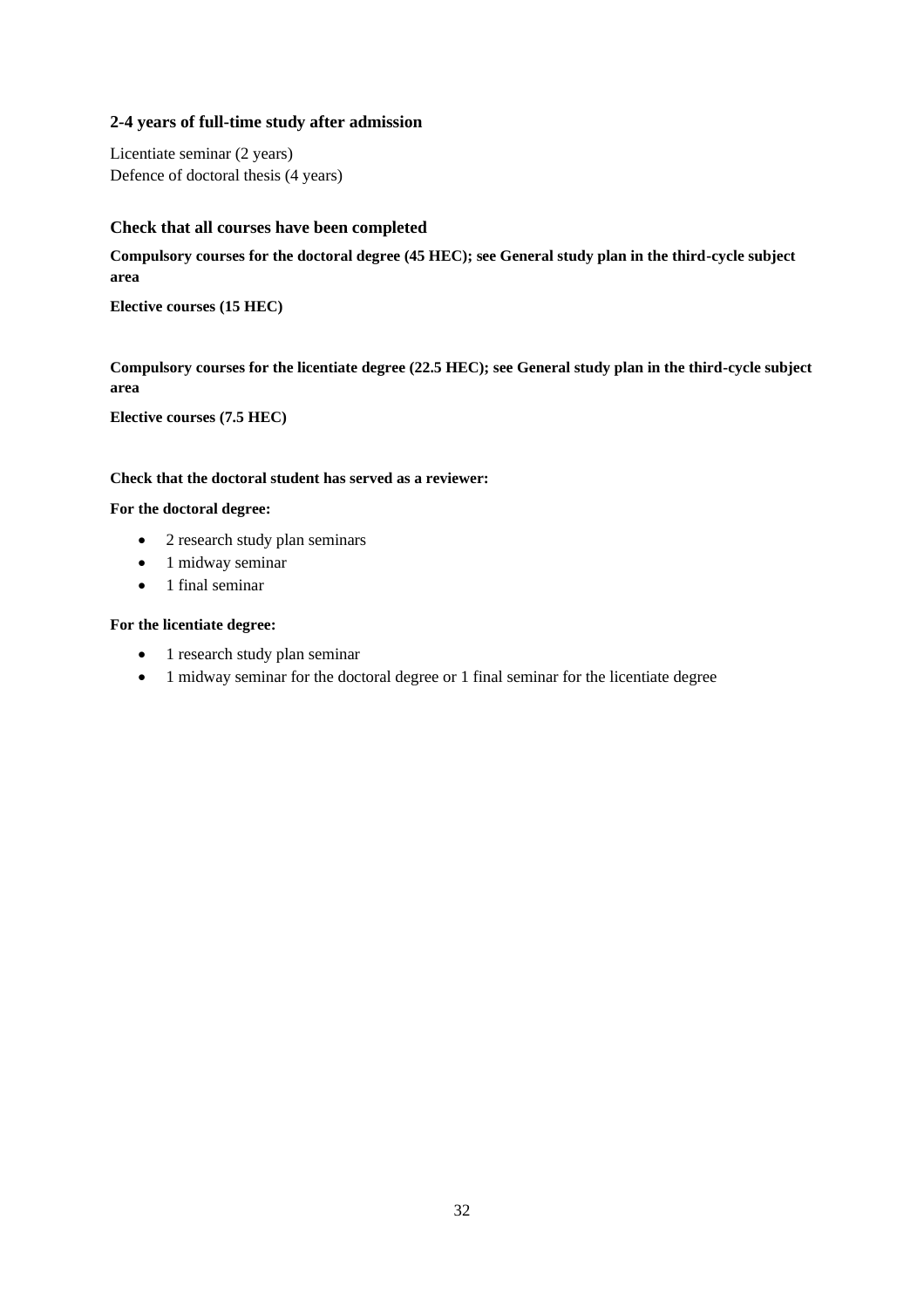## 11.3 Checklist before seminars

#### <span id="page-32-0"></span>**Research study plan seminars**

#### **No later than 2 months before a research study plan seminar**

- The principal supervisor and doctoral student book, with the Research School Coordinator, a time for the research study plan seminar.
- The principal supervisor appoints reviewers and notifies the Research School Coordinator. See 7.2

#### **2 weeks before a research study plan seminar**

- The doctoral student sends the research study plan to the Research School Coordinator and the reviewers.
- The principal supervisor sends invitations to the reviewers.

#### <span id="page-32-1"></span>**Midway seminars**

#### **No later than 3 months before a midway seminar**

- The principal supervisor and doctoral student book, with the Research School Coordinator, a time for the midway seminar.
- The principal supervisor appoints reviewers and notifies the Research School Coordinator.. See 7.3

#### **2 weeks before a midway seminar**

- The principal supervisor sends the material to the Research School Coordinator and the reviewers.
- The principal supervisor sends invitations to the reviewers (the Research School Coordinator has an invitation template).

#### **At the midway seminar**

• The Research School Coordinator prepares a folder with the review report and a Ladok transcript that is provided to the principal supervisor before the seminar. The principal supervisor is responsible for handing in the signed original report to the Research School Coordinator after the seminar.

#### <span id="page-32-2"></span>**Final seminars**

#### **No later than 3 months before a final seminar**

- The principal supervisor and doctoral student book, with the research coordinator, a time for the final seminar.
- The principal supervisor appoints reviewers and notifies the Research School Coordinator. See 7.3

### **3 weeks before a final seminar**

- The principal supervisor sends the material to the research coordinator and the reviewers.
- The principal supervisor sends invitations to the reviewers (the research coordinator has an invitation template).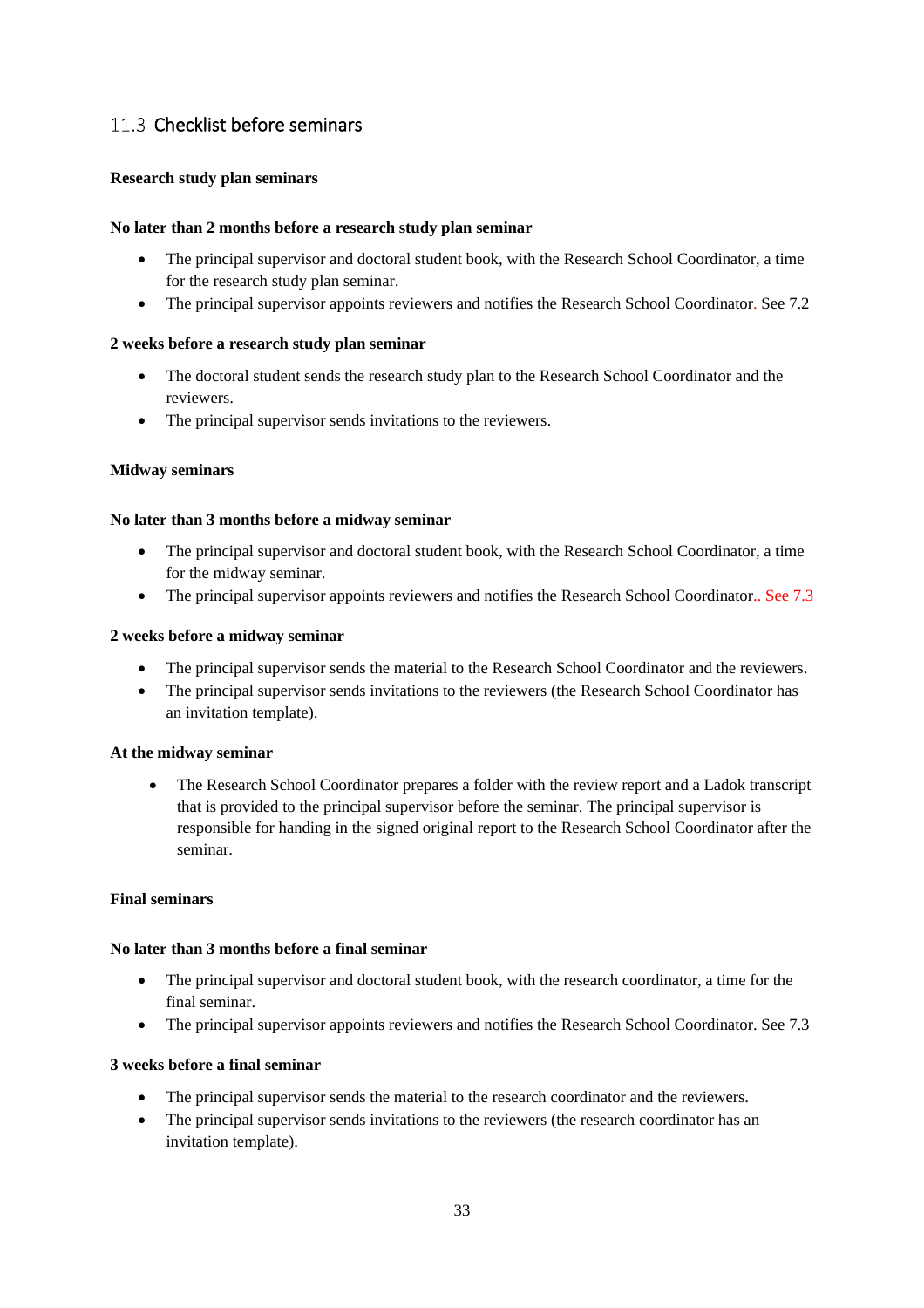#### **At the final seminar**

• The Research School coordinator prepares a folder with the fees form for external reviewers, as well as the review report and a Ladok transcript that is provided to the principal supervisor before the seminar. The principal supervisor is responsible for handing in the signed original report to the Research School Coordinator after the seminar.

#### **After a final seminar**

• The principal supervisor is responsible for the proposed examining committee submitting, no later than two months before the licentiate seminar or defence of doctoral thesis, a preliminary opinion on the articles.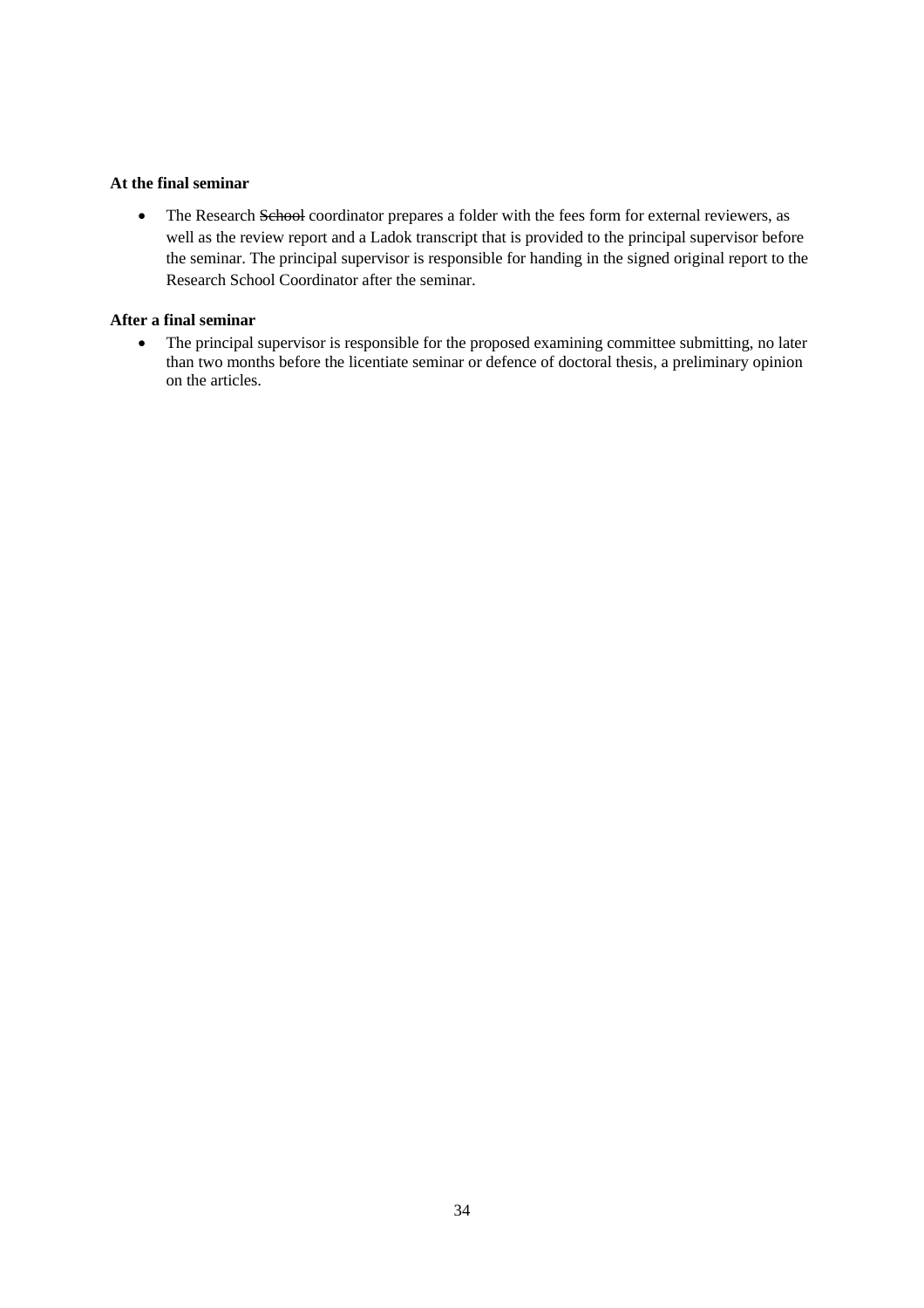## 11.4 Checklist for the final year of a third-cycle programme

### **12 months before a licentiate seminar or defence of doctoral thesis**

• The principal supervisor contacts the external reviewer and examining committee before the licentiate seminar/defence of doctoral thesis. The principal supervisor is also to approach a Head of Discipline about being the chair for the licentiate seminar/defence of doctoral thesis.

### **9 months before a licentiate seminar or defence of doctoral thesis**

- The doctoral student and principal supervisor contact the Research School Coordinator to discuss a date and time for the licentiate seminar/defence of doctoral thesis. They are also to book a preliminary notification date.
- The doctoral student and the principal supervisor plan a day and time for the final seminar.

### **4 months before a licentiate seminar or defence of doctoral thesis**

- The principal supervisor informs the Research School Coordinator who will be the external reviewer, chair and members of the examining committee with titles and affiliations and the title of the licentiate/doctoral thesis.
- The doctoral student contacts the printer to plan the upcoming printing and sends in the tender template for the doctoral degree/Licentiate seminar. Forms and contact information are available on the Research School's website.

### **No later than 3 months before the licentiate seminar or defence of doctoral thesis**

- The doctoral student is to achieve a pass grade in the final seminar.
- The principal supervisor is responsible for the proposed examining committee reviewing the substudies (articles) before the licentiate seminar or defence of doctoral thesis.
- The principal supervisor is responsible for sending the initial statement form and the articles to the proposed examining committee.
- The principal supervisor ensures that the chair of the proposed examining committee sends a preliminary opinion to the research coordinator.
- The doctoral student and principal supervisor check that all courses have been registered in Ladok and that the number of credits is correct.
- The principal supervisor and doctoral student check entitlement to publish extracts of any journals concerned.

#### **No later than 2 months before the defence of doctoral thesis**

• The principal supervisor is responsible for sending in the application for defence of doctoral thesis, with associated documentation including co-author forms, to the Research School coordinator, who ensures that it is received by the registrar and then to the Board of Education and Research Education (BERE). The application shall reach the BERE no later than ten days before the scheduled meeting that falls two months before the planned public defence. Current meeting dates for BERE are available on the JU website.

#### **7 weeks before a licentiate seminar or defence of doctoral thesis**

The doctoral student contacts the Research School Coordinator for an ISBN, an ISSN and a dissertation series number. The doctoral student sends the following to the printer:

- o Articles
- o Summarising chapter (see timetable for the summarising chapter 11.5)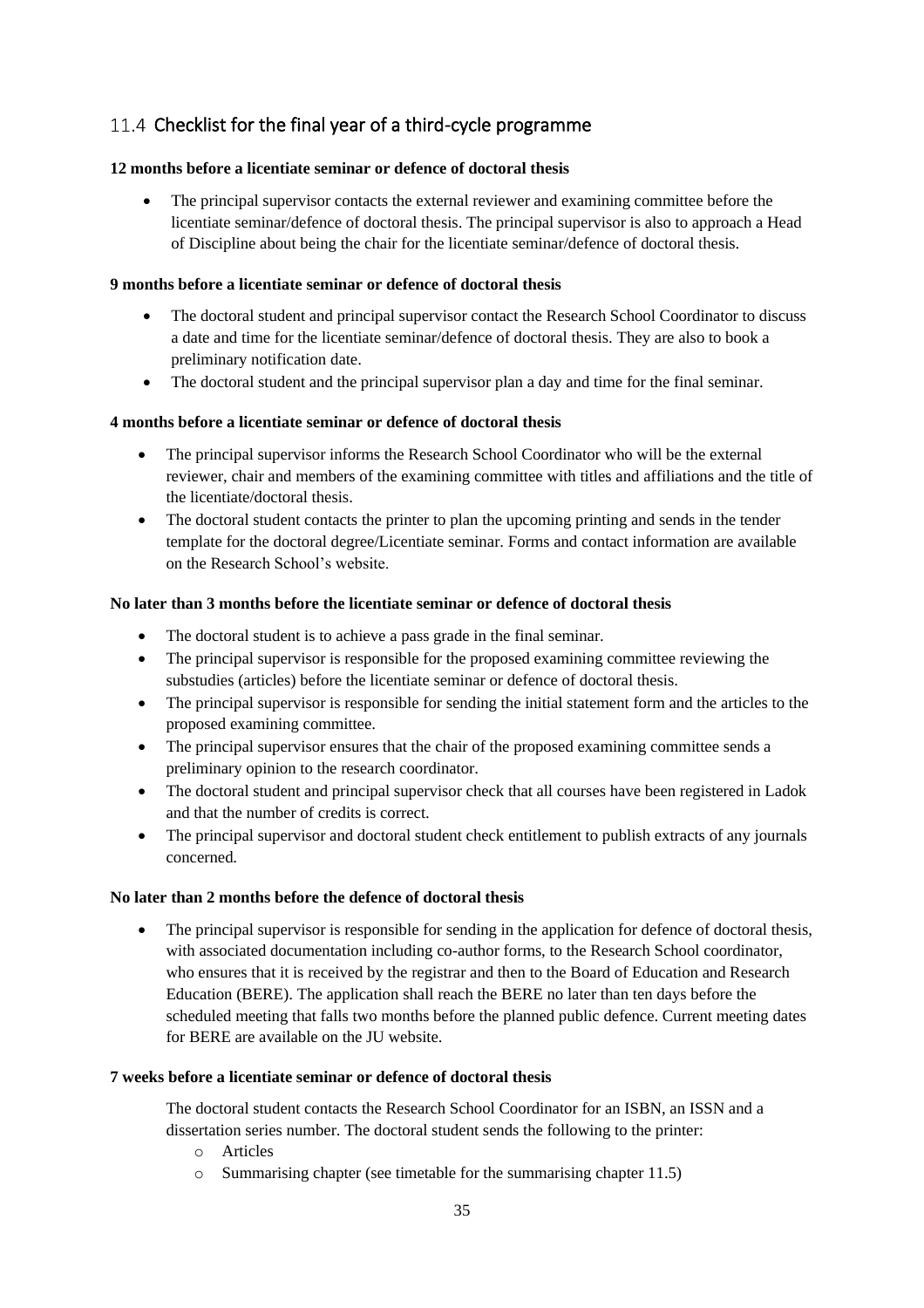- o Dissertation series
- o Notification of submission of a doctoral thesis
- o Information for the printer
- o A portrait photograph (if so required).

#### **5 weeks before a licentiate seminar or defence of doctoral thesis**

- The principal supervisor is responsible for sending in the notification of licentiate seminar (with associated documentation including co-author forms) to the Research School Coordinator (who ensures that it is received by the registrar and then BERE).
- In consultation with the principal supervisor and Research School Coordinator, the doctoral student approves printing of the licentiate/doctoral thesis.

### **4 weeks before a licentiate seminar or defence of doctoral thesis**

- The principal supervisor is responsible for sending invitations to the external reviewer, examining committee and chair (the Research School Coordinator has an invitation template).
- The doctoral student sends the thesis manuscript as a PDF to the external reviewer, examining committee and deputy.
- The doctoral student ensures that the thesis is received by HHJ/Research School Coordinator no later than 4 workdays before nailing takes place.

#### **No later than 3 weeks before the licentiate seminar or defence of doctoral thesis**

- The doctoral student "nails" (gives notification of) his/her licentiate/doctoral thesis at the School of Health and Welfare and the Research School Coordinator publishes it electronically.
- The doctoral student is responsible for mailing the dissertation to the external reviewer, examining committee and chair.
- The Research School coordinator sends dissertations to JU partner universities and the JU library.

#### **2 weeks before a licentiate seminar or defence of doctoral thesis**

- The principal supervisor contacts the Research School Coordinator for practical information (lunch, refreshments, venue, etc.) about the licentiate seminar or defence of doctoral thesis.
- The Research School Coordinator is responsible for preparing a fees form for the external reviewer and two report forms for the examining committee. The principal supervisor ensures that both report forms are signed and that a signed original is submitted to the Research School Coordinator after the licentiate seminar or defence of doctoral thesis. When the examining committee has announced its opinion, the other is to be handed to the doctoral student.
- The marketing department contacts the doctoral student for an interview, either by e-mail or meeting, around two weeks before the defence (not applicable to the licentiate seminar). This interview then forms the basis for the publication of news on the web and possible press release that Jönköping University sends out after the defence.

#### **After a licentiate seminar or defence of doctoral thesis**

• The doctoral student completes a degree certificate application form and sends it to the research coordinator.